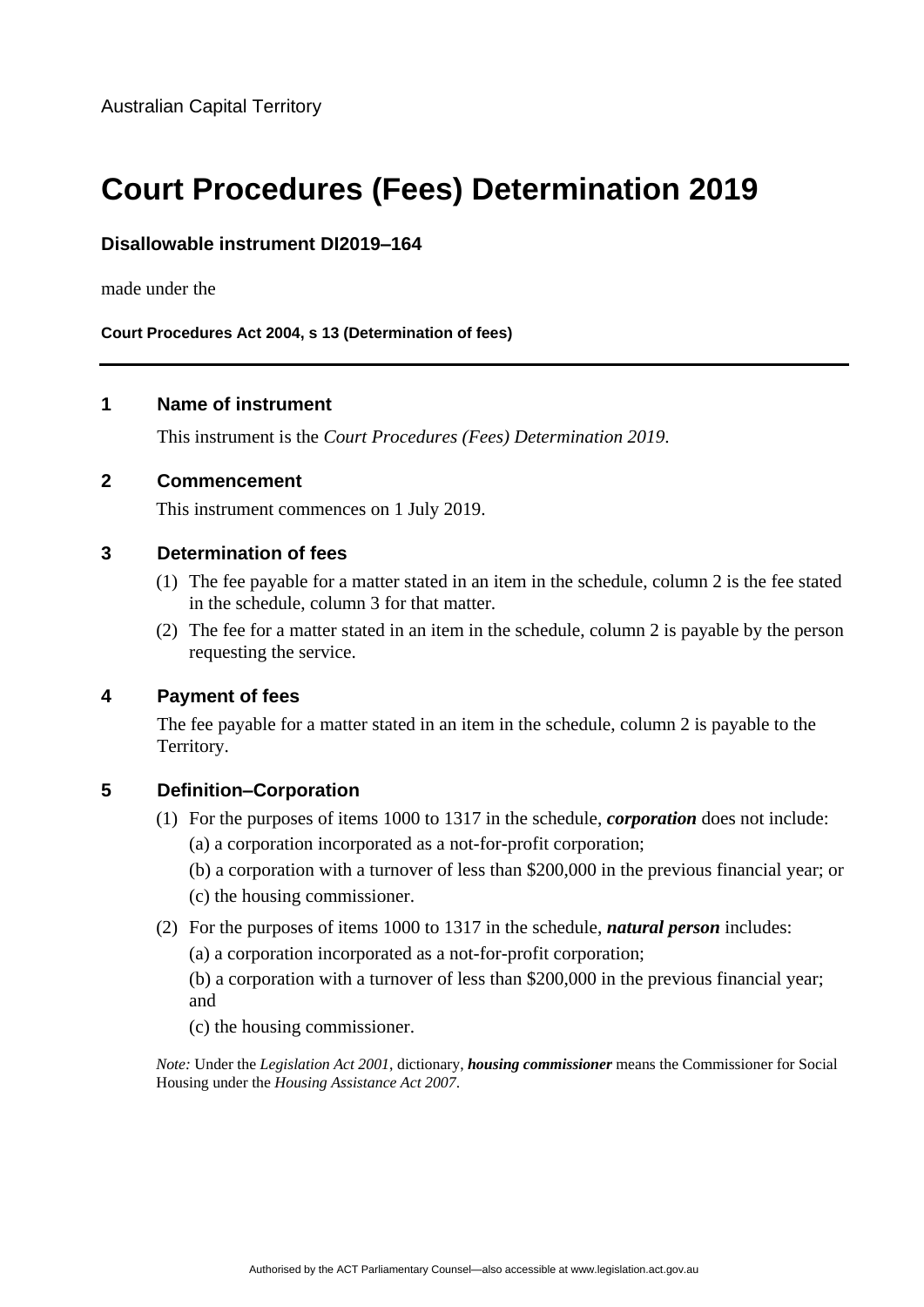### **6 Fee exemption**

For the purposes of items 1000 to 1317 in the schedule, a person is exempt from paying a fee under section 15(2)(a)(i) of the *Court Procedures Act 2004* if the person is named on a current Commonwealth-issued:

- (1) Health Care Card;
- (2) Low Income Health Care Card; or
- (3) Pensioner Concession Card.

#### **7 Revocation—DI2018–209**

This instrument revokes the *Court Procedures (Fees) Determination 2018 DI2018–209.*

Gordon Ramsay MLA Attorney-General

24 June 2019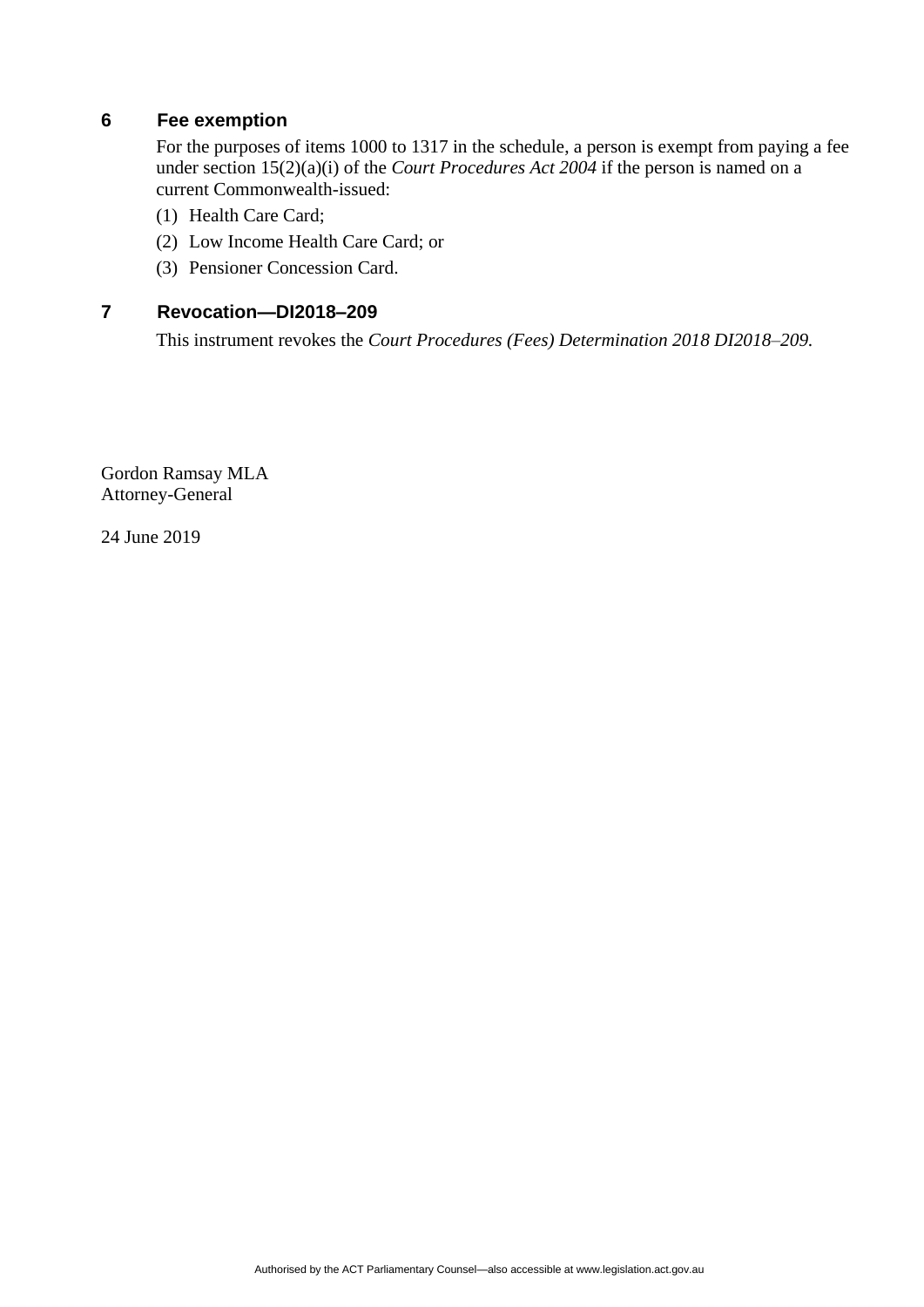# **SCHEDULE** – **FEES AND CHARGES TO BE PAID**

Column 1 Column 2

Column 3

Item Matter in respect of which fee or charge is payable Amount Payable

## *PROCEEDINGS IN THE ACT CIVIL AND ADMINISTRATIVE TRIBUNAL*

# *PART A: Commencement*

| Civil Disputes                                                                                                                                                                                                                                                            |                                                      |
|---------------------------------------------------------------------------------------------------------------------------------------------------------------------------------------------------------------------------------------------------------------------------|------------------------------------------------------|
| On institution of civil proceedings:                                                                                                                                                                                                                                      |                                                      |
| $(i)$ where the amount in dispute is more than \$15,000                                                                                                                                                                                                                   |                                                      |
| for a natural person                                                                                                                                                                                                                                                      | \$572.50                                             |
| for a corporation                                                                                                                                                                                                                                                         | \$1,145.00                                           |
| (ii) where the amount in dispute is more than \$3,000 but no more than \$15,000, or for a<br>determination under the Common Boundaries Act 1981, or for proceedings under the Unit<br>Titles Act 2001, Unit Titles (Management) Act 2011; or Retirement Villages Act 2012 |                                                      |
| for a natural person                                                                                                                                                                                                                                                      | \$159.50                                             |
| for a corporation                                                                                                                                                                                                                                                         | \$319.00                                             |
| (iii) where the amount in dispute is \$3,000 or less, or where no amount is in dispute                                                                                                                                                                                    |                                                      |
| for a natural person                                                                                                                                                                                                                                                      | \$75.50                                              |
| for a corporation                                                                                                                                                                                                                                                         | \$151.00                                             |
| (iv) for any other application                                                                                                                                                                                                                                            |                                                      |
| for a natural person                                                                                                                                                                                                                                                      | \$75.50                                              |
| for a corporation                                                                                                                                                                                                                                                         | \$151.00                                             |
| Explanatory Note: Last Financial Year fees were \$559.00, \$156.00, \$74.00 and \$74.00<br>respectively for a natural person and \$1,118.00, \$312.00, \$148.00 and \$148.00<br>respectively for a corporation.                                                           | (GST is not applicable to<br>any fees for Item 1000) |
| For lodging a cross-claim or counter-claim to a civil claim:<br>$(i)$ where the amount in dispute is more than \$15,000                                                                                                                                                   |                                                      |
| for a natural person                                                                                                                                                                                                                                                      | \$572.50                                             |
|                                                                                                                                                                                                                                                                           |                                                      |
| for a corporation                                                                                                                                                                                                                                                         | \$1,145.00                                           |
| (ii) where the amount in dispute is more than \$3,000 but no more than $$15,000$                                                                                                                                                                                          |                                                      |
| for a natural person                                                                                                                                                                                                                                                      | \$159.50                                             |
| for a corporation                                                                                                                                                                                                                                                         | \$319.00                                             |
| (iii) where the amount in dispute is \$3,000 or less or where no amount is in dispute                                                                                                                                                                                     |                                                      |
| for a natural person                                                                                                                                                                                                                                                      | \$75.50                                              |
| for a corporation                                                                                                                                                                                                                                                         | \$151.00                                             |
| Explanatory Note: Last Financial Year fees were \$559.00, \$156.00 and \$74.00<br>respectively for a natural person and \$1,118.00, \$312.00 and \$148.00 respectively for a<br>corporation.                                                                              | (GST is not applicable to<br>any fees for Item 1001) |
| On lodging an application for relief under the Residential Tenancies Act 1997                                                                                                                                                                                             |                                                      |
| $(i)$ where the amount in dispute is more than \$15,000                                                                                                                                                                                                                   |                                                      |
| for a natural person                                                                                                                                                                                                                                                      | \$572.50                                             |
| for a corporation                                                                                                                                                                                                                                                         | \$1,145.00                                           |
| (ii) where the amount in dispute is more than \$3,000 but no more than $$15,000$                                                                                                                                                                                          |                                                      |
| for a natural person                                                                                                                                                                                                                                                      | \$159.50                                             |
|                                                                                                                                                                                                                                                                           |                                                      |

(iii) where the amount in dispute is \$3,000 or less, or where no amount is in dispute

Authorised by the ACT Parliamentary Counsel—also accessible at www.legislation.act.gov.au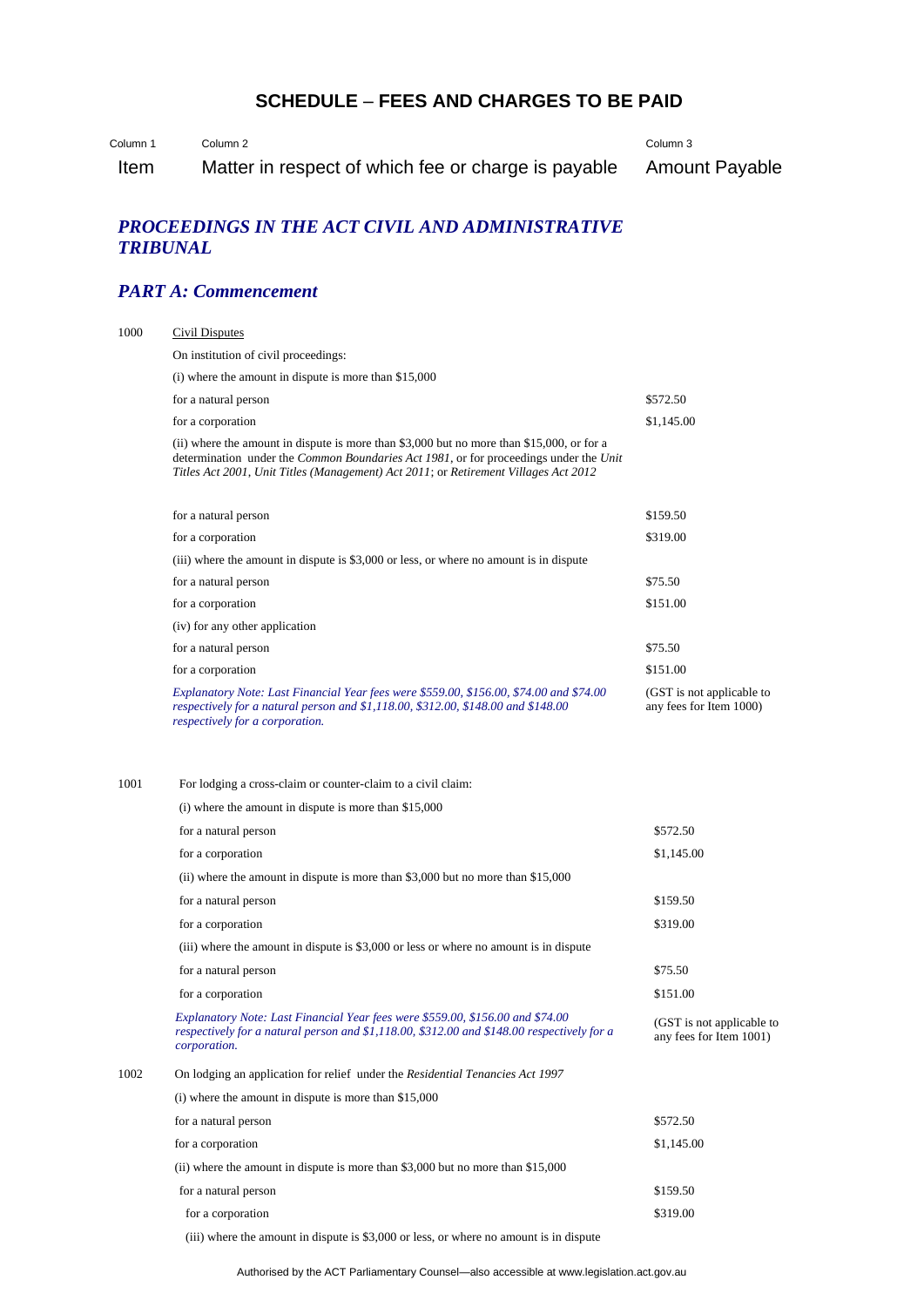| for a natural person                                                                                                                                                                                                                                                                                                                      | \$75.50                                              |
|-------------------------------------------------------------------------------------------------------------------------------------------------------------------------------------------------------------------------------------------------------------------------------------------------------------------------------------------|------------------------------------------------------|
| for a corporation                                                                                                                                                                                                                                                                                                                         | \$151.00                                             |
| (iv) for any other application                                                                                                                                                                                                                                                                                                            |                                                      |
| for a natural person                                                                                                                                                                                                                                                                                                                      | \$75.50                                              |
| for a corporation                                                                                                                                                                                                                                                                                                                         | \$151.00                                             |
|                                                                                                                                                                                                                                                                                                                                           |                                                      |
| For lodging a cross-claim or counter-claim to a residential tenancy claim:                                                                                                                                                                                                                                                                |                                                      |
| $(i)$ where the amount in dispute is more than \$15,000                                                                                                                                                                                                                                                                                   |                                                      |
| for a natural person                                                                                                                                                                                                                                                                                                                      | \$572.50                                             |
| for a corporation                                                                                                                                                                                                                                                                                                                         | \$1,145.00                                           |
| (ii) where the amount in dispute is more than $$3,000$ but no more than $$15,000$                                                                                                                                                                                                                                                         |                                                      |
| for a natural person                                                                                                                                                                                                                                                                                                                      | \$159.50                                             |
| for a corporation                                                                                                                                                                                                                                                                                                                         | \$319.00                                             |
| (iii) where the amount in dispute is \$3,000 or less or where no amount is in dispute                                                                                                                                                                                                                                                     |                                                      |
| for a natural person                                                                                                                                                                                                                                                                                                                      | \$75.50                                              |
| for a corporation                                                                                                                                                                                                                                                                                                                         | \$151.00                                             |
| For a termination and possession order pursuant to Part IV of the Residential Tenancies<br>Act 1997                                                                                                                                                                                                                                       |                                                      |
| (i) where a bond has been deposited with the Territory in relation to the tenancy                                                                                                                                                                                                                                                         |                                                      |
| for a natural person                                                                                                                                                                                                                                                                                                                      | \$159.50                                             |
| for a corporation                                                                                                                                                                                                                                                                                                                         | \$319.00                                             |
| (ii) where a bond has not been deposited with the Territory in relation to the tenancy                                                                                                                                                                                                                                                    |                                                      |
| for a natural person                                                                                                                                                                                                                                                                                                                      | \$311.50                                             |
| for a corporation                                                                                                                                                                                                                                                                                                                         | \$623.00                                             |
| For endorsement of a tenancy agreement under section 10 of the Residential Tenancies<br>Act 1997<br>for a natural person                                                                                                                                                                                                                  |                                                      |
| for a corporation                                                                                                                                                                                                                                                                                                                         | Nil<br>Nil                                           |
|                                                                                                                                                                                                                                                                                                                                           |                                                      |
| For any other application                                                                                                                                                                                                                                                                                                                 |                                                      |
| for a natural person                                                                                                                                                                                                                                                                                                                      | \$75.50                                              |
| for a corporation                                                                                                                                                                                                                                                                                                                         | \$151.00                                             |
| Where the application involves more than one of the above matters, the fee payable is the<br>higher of the fees.                                                                                                                                                                                                                          | (GST is not applicable to<br>any fees for Item 1002) |
| Explanatory Note: Last financial year fees were \$559.00, \$156.00, \$74.00, \$74.00,<br>\$559.00, \$156.00, \$74.00, \$156.00, \$304.00 and \$74.00respectively for<br>a natural person and \$1,118.00, \$312.00, \$148.00, \$148.00, \$1,118.00, \$312.00,<br>\$148.00, \$312.00, \$608.00 and \$148.00 respectively for a corporation. |                                                      |
| <b>Review of Administrative Decisions</b>                                                                                                                                                                                                                                                                                                 |                                                      |
| On lodging an application for the review of an administrative decision (or applying to<br>become a party to such proceedings) under any authorising law                                                                                                                                                                                   |                                                      |
| for a natural person                                                                                                                                                                                                                                                                                                                      | \$359.50 (GST is not applicable)                     |
| for a corporation                                                                                                                                                                                                                                                                                                                         | \$719.00 (GST is not applicable)                     |
| Explanatory Note: Last Financial Year the fee was \$351.00 for a natural person and<br>\$702.00 for a corporation.                                                                                                                                                                                                                        |                                                      |
|                                                                                                                                                                                                                                                                                                                                           |                                                      |

1004 Occupational Discipline

 $1003$ 

On lodging an application in relation to occupational licensing or discipline for a natural person \$359.50 (GST is not applicable)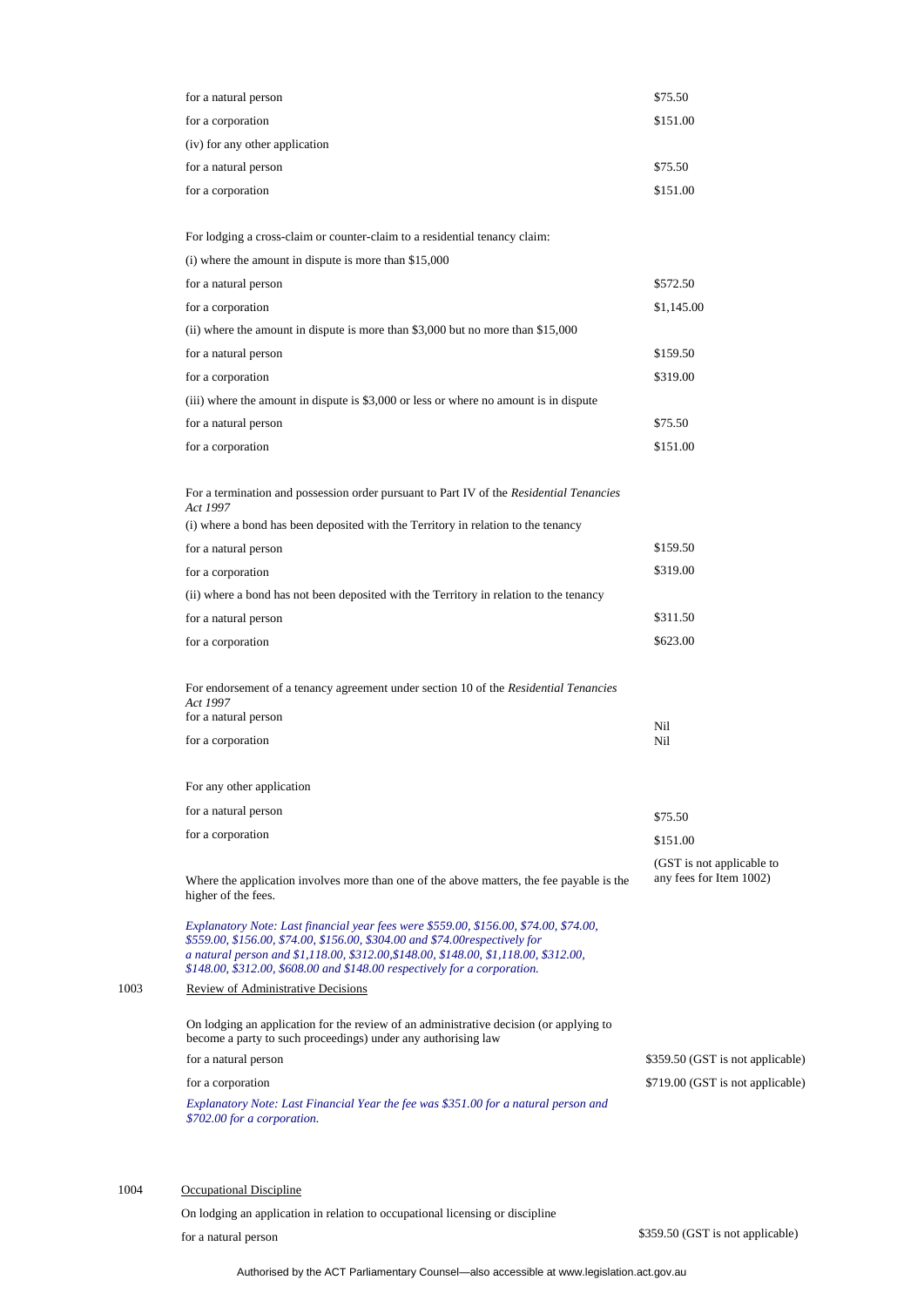|      | for a corporation                                                                                                                                      | \$719.00 (GST is not applicable)   |
|------|--------------------------------------------------------------------------------------------------------------------------------------------------------|------------------------------------|
|      | Explanatory Note: Last Financial Year the fee was \$351.00 for a natural person<br>and \$702.00 for a corporation.                                     | $\overline{a}$                     |
| 1005 | Appeals                                                                                                                                                |                                    |
|      | On lodging an application for the referral of a question of law within the ACAT, a<br>correction to an order of the ACAT or an appeal within the ACAT. |                                    |
|      | for a natural person                                                                                                                                   | \$572.50 (GST is not applicable)   |
|      | for a corporation                                                                                                                                      | \$1,145.00 (GST is not applicable) |
|      | Explanatory Note: Last Financial Year the fee was \$559.00 for a natural person and<br>\$1,118.00 for a corporation.                                   |                                    |
| 1006 | On lodging of an appeal under section 416 of the Legal Profession Act 2006.                                                                            |                                    |
|      | for a natural person                                                                                                                                   | \$359.50 (GST is not applicable)   |
|      | for a corporation                                                                                                                                      | \$719.00 (GST is not applicable)   |
|      | Explanatory Note: Last Financial Year the fee was \$351.00 for a natural person and<br>\$702.00 for a corporation.                                     |                                    |
| 1007 | On lodging an application for a matter to be removed from the ACAT to the Supreme<br>Court, including for appeals transferred.                         |                                    |
|      | for a natural person                                                                                                                                   | \$1,184.50 (GST is not applicable) |
|      | for a corporation                                                                                                                                      | \$2,369.00 (GST is not applicable) |
|      | Explanatory Note: Last Financial Year the fee was \$1,156.00 for a natural person and<br>\$2,312.00 for a corporation.                                 |                                    |
| 1008 | <b>Hearing Fees</b>                                                                                                                                    |                                    |
|      | The hearing fee (for estimated or actual hearing days) is:<br>(a) for the $2^{nd}$ , $3^{rd}$ and $4^{th}$ hearing day;                                |                                    |
|      | for a natural person                                                                                                                                   | \$156.50 for each day              |
|      | for a corporation                                                                                                                                      | \$313.00 for each day              |
|      | (b) for the $5th$ , $6th$ , $7th$ , $8th$ and $9th$ hearing day;                                                                                       |                                    |
|      | for a natural person                                                                                                                                   | \$317.50 for each day              |

for a corporation  $$635.00$  for each day

(c) for the  $10<sup>th</sup>$  or later hearing day;

for a natural person \$400.50 for each day

for a corporation  $$801.00$  for each day

The total fee payable is calculated by adding the hearing fee for each estimated or actual hearing day.

(GST is not applicable to any fees for Item 1008)

The person liable to pay the total fee unless the tribunal orders otherwise is the plaintiff, applicant or appellant. The person liable to pay the fee must pay the fee within 7 days of the tribunal setting the hearing date.

Where a hearing is commenced and takes more days than estimated unless otherwise ordered the party originally liable to pay this fee shall pay for the additional days at the appropriate rate. In such a case, the fee for the additional days is payable immediately after the tribunal allocates the additional hearing days or the end of the hearing (whichever occurs first).

If the Tribunal receives written advice of settlement or written notice of intended adjournment 28 days or more before the first date allocated for the hearing, 75% of the fee paid is refundable. If notice is received 14 days or more before that date, 50% of the fee paid is refundable.

If the hearing is adjourned before the first date allocated for the hearing, and the Tribunal or Registrar is satisfied that the reason for the adjournment was due to circumstances beyond the control of the parties, the whole of the fee is to be refunded or transferred to a new allocated date or dates for the adjourned hearing.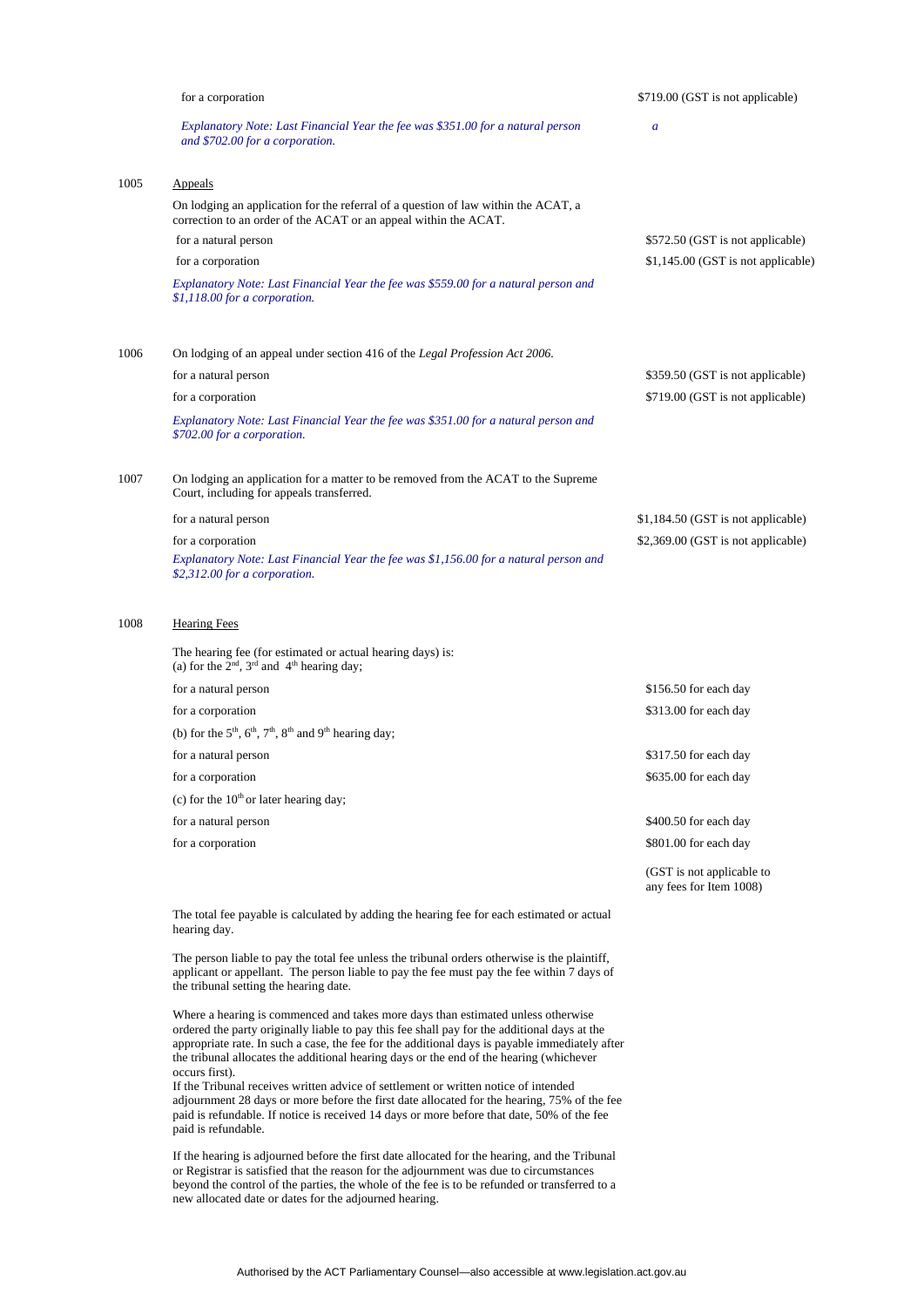In other circumstances, if the adjournment occurs 28 days or more before the first date allocated for the hearing, 75% of the fee is refundable. If the adjournment occurs 14 days or more before that date, 50% is refundable.

A hearing fee is not payable if a matter is exempt from the payment of an application fee.

If the hearing is adjourned after it has commenced and the Tribunal or Registrar is satisfied that the reason for the adjournment was due to circumstances beyond the control of the parties, the fee paid in respect of dates after the date of the adjournment is to be refunded or transferred to the date or dates allocated for the adjourned hearing.

*Explanatory Note: Last Financial Year the fee was \$153.00, \$310.00 and \$391.00 respectively, for a natural person, and \$306.00, \$620.00 and \$782.00 respectively, for a corporation. This fee is payable in cases which may or do extend beyond a single hearing*  day. For example, where the tribunal sets down a case (for a natural person) for 5 hearing *days, the plaintiff will be required to pay a total fee (\$787.00) composed of the hearing fee for the 2nd day (\$156.50), the 3rd day (\$156.50), the 4th day (\$156.50) and the 5th day (\$317.50) derived from the list of hearing fees.*

#### *PART B: Certificates, copies and inspections*

| 1009 | Provision of a document or a copy of a document where the request for the document or<br>copy requires the preparation of the document.                                                                                                                                                                                                                           | \$44.00 (GST is not applicable)                                                                                                                                                                                                         |
|------|-------------------------------------------------------------------------------------------------------------------------------------------------------------------------------------------------------------------------------------------------------------------------------------------------------------------------------------------------------------------|-----------------------------------------------------------------------------------------------------------------------------------------------------------------------------------------------------------------------------------------|
|      | Explanatory Note: Last Financial Year the fee was \$43.00.                                                                                                                                                                                                                                                                                                        |                                                                                                                                                                                                                                         |
| 1010 | Provision of a copy of a document where a copy or a certified copy can be provided by<br>photocopying another document already in existence and, where necessary, certifying the<br>photocopy:                                                                                                                                                                    |                                                                                                                                                                                                                                         |
|      | (i) in respect of the application for a copy;                                                                                                                                                                                                                                                                                                                     | \$3.00 (GST is not applicable)                                                                                                                                                                                                          |
|      | (ii) for each page of copy provided.                                                                                                                                                                                                                                                                                                                              | \$1.50 (GST is not applicable)                                                                                                                                                                                                          |
|      | Explanatory Note: Last Financial Year fees were \$3.00 and \$1.50 respectively.                                                                                                                                                                                                                                                                                   |                                                                                                                                                                                                                                         |
| 1011 | For an inspection of or a search in relation to a record of a tribunal (including a request to<br>determine whether or not a named person is involved in litigation, the viewing of material<br>held by the tribunal, or a request to determine whether information is held by the tribunal).<br>Explanatory Note: Last Financial Year fee was \$178.00 per hour. | \$182.00 per hour of time in<br>which a registry staff is<br>involved. The minimum<br>charge is 10 minutes.<br>An estimate of the fee must be<br>paid prior to the search or<br>inspection being undertaken.<br>(GST is not applicable) |
| 1012 | For the supply of a disk containing a record of a proceeding or of part of a proceeding or of<br>a matter incidental to a proceeding.                                                                                                                                                                                                                             | \$29.00 per DVD or CD-Rom<br>(GST is not applicable)                                                                                                                                                                                    |
|      | Explanatory Note: Last Financial Year the fee was \$29.00.                                                                                                                                                                                                                                                                                                        |                                                                                                                                                                                                                                         |
| 1013 | <b>BLANK</b>                                                                                                                                                                                                                                                                                                                                                      |                                                                                                                                                                                                                                         |
|      | Explanatory Note: This fee is removed from 1 July 2019, as this service is provided by an<br>external transcript provider.                                                                                                                                                                                                                                        |                                                                                                                                                                                                                                         |
| 1014 | For each page of a copy of a document or documents copied by an officer of the Tribunal,<br>using a Tribunal photocopier.                                                                                                                                                                                                                                         | \$0.35 (GST is not applicable)                                                                                                                                                                                                          |
|      | Explanatory Note: Last Financial Year the fee was \$0.35.                                                                                                                                                                                                                                                                                                         |                                                                                                                                                                                                                                         |

#### *PART C: Service, execution and examinations*

1015 BLANK

*Explanatory Note: This fee is removed from 1 July 2014, as the ACAT does not provide these services.*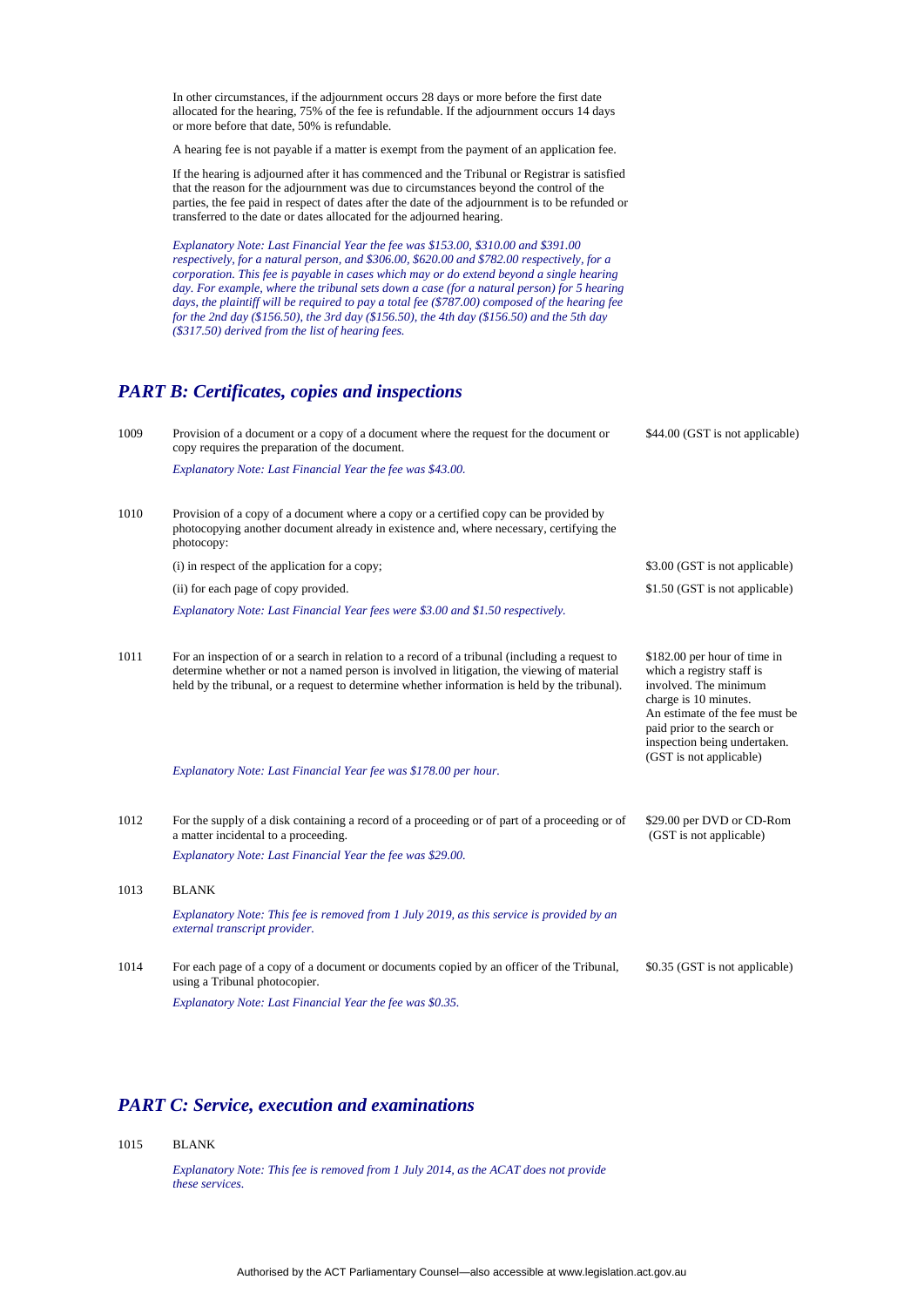1016 Subject to the paragraph below, for the issue of a subpoena:

|      | (i) to give evidence;                                                                                                                                                                                                                                                                                                                                                                                                                                                                                                                                                                                                            |                                                      |
|------|----------------------------------------------------------------------------------------------------------------------------------------------------------------------------------------------------------------------------------------------------------------------------------------------------------------------------------------------------------------------------------------------------------------------------------------------------------------------------------------------------------------------------------------------------------------------------------------------------------------------------------|------------------------------------------------------|
|      | for a natural person                                                                                                                                                                                                                                                                                                                                                                                                                                                                                                                                                                                                             | \$21.50                                              |
|      | for a corporation                                                                                                                                                                                                                                                                                                                                                                                                                                                                                                                                                                                                                | \$43.00                                              |
|      | (ii) for production and to give evidence;                                                                                                                                                                                                                                                                                                                                                                                                                                                                                                                                                                                        |                                                      |
|      | for a natural person                                                                                                                                                                                                                                                                                                                                                                                                                                                                                                                                                                                                             | \$44.00                                              |
|      | for a corporation                                                                                                                                                                                                                                                                                                                                                                                                                                                                                                                                                                                                                | \$88.00                                              |
|      | (iii) for production.                                                                                                                                                                                                                                                                                                                                                                                                                                                                                                                                                                                                            |                                                      |
|      | for a natural person                                                                                                                                                                                                                                                                                                                                                                                                                                                                                                                                                                                                             | \$44.00                                              |
|      | for a corporation                                                                                                                                                                                                                                                                                                                                                                                                                                                                                                                                                                                                                | \$88.00                                              |
|      | No fee is payable under this item if no fee for filing a document in the proceeding is payable.                                                                                                                                                                                                                                                                                                                                                                                                                                                                                                                                  | (GST is not applicable to any<br>fees for Item 1016) |
|      | Explanatory Note: Last Financial Year the fees were \$21.00, \$43.00 and \$43.00<br>respectively for a natural person and \$42.00, \$86.00 and \$86.00 respectively for a<br>corporation.                                                                                                                                                                                                                                                                                                                                                                                                                                        |                                                      |
| 1017 | <b>BLANK</b>                                                                                                                                                                                                                                                                                                                                                                                                                                                                                                                                                                                                                     |                                                      |
| 1018 | The Registrar of the tribunal may defer liability for the payment of a fee or charge for the<br>performance of a function or the provision of a facility or service, in whole or in part, for<br>any period as necessary or appropriate in the interests of justice if, in the Registrar's<br>opinion, payment cannot be made at the time of the request for the function, facility or<br>service, but payment could be made within a specified period as necessary or appropriate in<br>the interests of justice (or any longer period as necessary or appropriate in the interests of<br>justice) after making of the request. | Nil                                                  |
|      | Explanatory Note: This power remains the same as that in previous determination.                                                                                                                                                                                                                                                                                                                                                                                                                                                                                                                                                 |                                                      |
| 1019 | A Registrar of the tribunal may remit or refund a fee or charge for the performance of a<br>function or the provision of a facility or service, in whole or in part, where the<br>circumstances warrant and it is in the interests of justice to do so.                                                                                                                                                                                                                                                                                                                                                                          | Nil                                                  |
|      | Explanatory Note: This power remains the same as that in previous determination.                                                                                                                                                                                                                                                                                                                                                                                                                                                                                                                                                 |                                                      |
| 1020 | In relation to an application made to the Tribunal, a single application fee is payable in<br>respect of 2 or more applications which relate to the same applicant (or where one of the<br>applicants is the same) and which, in the opinion of a Registrar, may be conveniently heard<br>together by the Tribunal. Where an application fee in respect of each or some of those<br>applications has been paid, the Registrar may refund all but the first of those application<br>fees.                                                                                                                                         | Nil                                                  |
|      | Explanatory Note: This power remains the same as that in previous determination.                                                                                                                                                                                                                                                                                                                                                                                                                                                                                                                                                 |                                                      |
|      | PROCEEDINGS IN THE MAGISTRATES COURT                                                                                                                                                                                                                                                                                                                                                                                                                                                                                                                                                                                             |                                                      |
| 1100 | On laying an information for an offence.                                                                                                                                                                                                                                                                                                                                                                                                                                                                                                                                                                                         | \$86.00 (GST is not applicable)                      |
|      | Explanatory Note: Information may be laid before a Magistrate where a person has<br>committed, or is suspected of having committed, an offence. Last Financial Year the fee<br>was \$84.00.                                                                                                                                                                                                                                                                                                                                                                                                                                      |                                                      |
| 1101 | On lodging for filing a document to commence a proceeding in the Court other than in<br>respect of a matter referred to in an item listed below in respect of which a commencement<br>fee is set<br>(a) where the amount in dispute is \$100,000 or more, or for unspecified damages                                                                                                                                                                                                                                                                                                                                             |                                                      |
|      |                                                                                                                                                                                                                                                                                                                                                                                                                                                                                                                                                                                                                                  |                                                      |
|      | for a natural person                                                                                                                                                                                                                                                                                                                                                                                                                                                                                                                                                                                                             | \$1,055.50<br>\$2,111.00                             |
|      | for a corporation                                                                                                                                                                                                                                                                                                                                                                                                                                                                                                                                                                                                                |                                                      |

(b) where the amount in dispute is \$50,000 or more, but less than \$100,000, or for lodging an application under the *Leases (Commercial and Retail) Act 2001*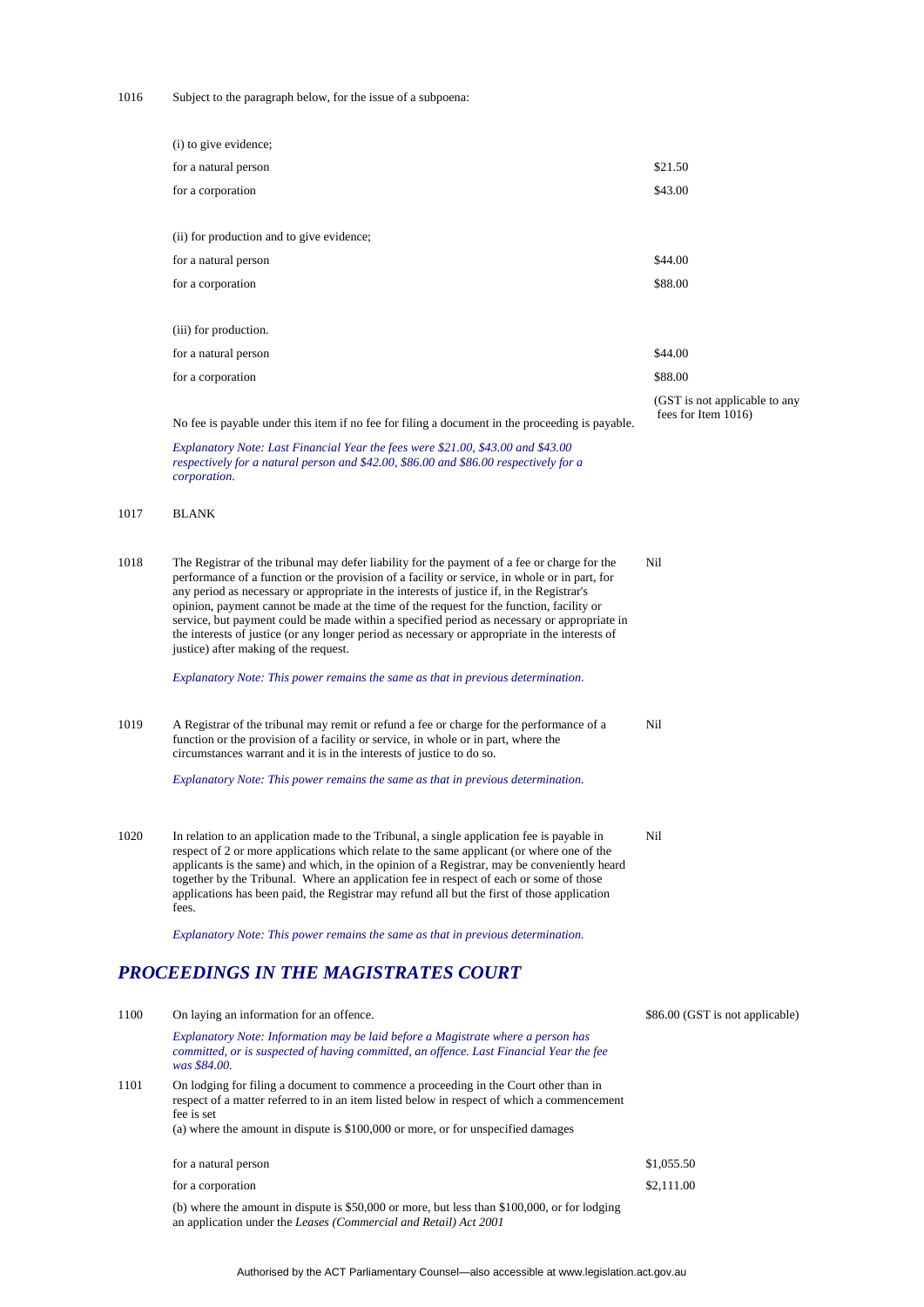|        | for a natural person                                                                                                                                                                                                                                                                                                                                                  | \$861.00                                             |
|--------|-----------------------------------------------------------------------------------------------------------------------------------------------------------------------------------------------------------------------------------------------------------------------------------------------------------------------------------------------------------------------|------------------------------------------------------|
|        | for a corporation                                                                                                                                                                                                                                                                                                                                                     | \$1,722.00                                           |
|        | (c) where the amount in dispute is less than \$50,000, or where no amount is in dispute<br>(other than proceedings relating to applications under the Leases (Commercial and Retail)<br>Act 2001)                                                                                                                                                                     |                                                      |
|        | for a natural person                                                                                                                                                                                                                                                                                                                                                  | \$240.50                                             |
|        | for a corporation                                                                                                                                                                                                                                                                                                                                                     | \$481.00                                             |
|        | Explanatory Note: Last Financial Year the fees were \$1030.00, \$840.00 and \$235.00<br>respectively for a natural person and \$2,060.00, \$1,680.00 and \$470.00 respectively for a<br>corporation.                                                                                                                                                                  | (GST is not applicable to<br>any fees for Item 1101) |
| 1101.1 | On filing an application for arbitration under the <i>Workers Compensation Act 1951</i> or the<br><b>Workers Compensation Regulation 2002</b>                                                                                                                                                                                                                         | Nil                                                  |
|        | Explanatory Note: Last Financial Year this exemption was the same.                                                                                                                                                                                                                                                                                                    |                                                      |
| 1101.2 | On filing an application under the Family Violence Act 2016 or the Personal Violence Act<br>2016.                                                                                                                                                                                                                                                                     | Nil                                                  |
|        | Explanatory Note: Last Financial Year this exemption was the same.                                                                                                                                                                                                                                                                                                    |                                                      |
| 1101.3 | On filing an application under the Victims of Crime (Financial Assistance) Act 2016                                                                                                                                                                                                                                                                                   | Nil                                                  |
| 1102   | Explanatory Note: Last Financial Year this exemption was the same.<br>Registration of a judgment of another court or tribunal (excluding ACAT) or the<br>registration of an adjudication or decision under a law of the Territory (however described)<br>for enforcement by the Court<br>for a natural person                                                         | \$86.00 (GST is not applicable)                      |
|        | for a corporation                                                                                                                                                                                                                                                                                                                                                     | \$172.00 (GST is not applicable)                     |
|        | Explanatory Note: Last Financial Year fee was \$84.00 for a natural person and \$168.00<br>for a corporation.                                                                                                                                                                                                                                                         |                                                      |
| 1103   | On filing a Listing Hearing Questionnaire by the plaintiff                                                                                                                                                                                                                                                                                                            |                                                      |
|        | for a natural person                                                                                                                                                                                                                                                                                                                                                  | \$787.00 (GST is not applicable)                     |
|        | for a corporation                                                                                                                                                                                                                                                                                                                                                     | \$1,574.00 (GST is not applicable)                   |
| 1103.1 | If a Listing Hearing Questionnaire is not required                                                                                                                                                                                                                                                                                                                    |                                                      |
|        | (a) at least 7 days before the listing hearing however described (e.g. call-over, listing<br>hearing, directions hearing); or                                                                                                                                                                                                                                         |                                                      |
|        | (b) at least 7 days before the hearing of an application to fix a date for a hearing of a<br>proceeding however described (other than an interlocutory or incidental proceeding)<br>for a natural person                                                                                                                                                              | \$787.00 (GST is not applicable)                     |
|        | for a corporation                                                                                                                                                                                                                                                                                                                                                     | \$1,574.00 (GST is not applicable)                   |
| 1103.2 | If a Listing Hearing Questionnaire is not required and the matter is set down for hearing<br>without a listing hearing, within 7 days of the hearing date being allocated or by the day of<br>the hearing, whichever comes first, or as otherwise ordered by the Court                                                                                                |                                                      |
|        | for a natural person                                                                                                                                                                                                                                                                                                                                                  | \$787.00 (GST is not applicable)                     |
|        | for a corporation                                                                                                                                                                                                                                                                                                                                                     | \$1,574.00 (GST is not applicable)                   |
|        | The person liable to pay the fee under items 1103, 1103.1 and 1103.2 is the plaintiff or the<br>applicant unless the court otherwise orders. Subsequently, the Court (which for the<br>purposes of this determination includes the Registrar and the Deputy Registrar) may order<br>another party to contribute to the payment of the fee in such proportion ordered. |                                                      |
| 1104   | Explanatory Note: Last Financial Year the fee was \$768.00 for a natural person and<br>\$1,536.00 for a corporation.<br><b>Hearing Fees</b><br>The hearing fee (for estimated or actual hearing days) is:<br>(a) for the $2nd$ , $3rd$ and $4th$ hearing day;                                                                                                         |                                                      |
|        | for a natural person                                                                                                                                                                                                                                                                                                                                                  | \$575.00                                             |
|        | for a corporation                                                                                                                                                                                                                                                                                                                                                     | \$1,150.00                                           |
|        | (b) for the $5th$ , $6th$ , $7th$ , $8th$ and $9th$ hearing day;                                                                                                                                                                                                                                                                                                      |                                                      |
|        | for a natural person                                                                                                                                                                                                                                                                                                                                                  | \$1,037.00                                           |
|        | for a corporation                                                                                                                                                                                                                                                                                                                                                     | \$2,074.00                                           |
|        | (c) for the $10th$ or later hearing day;                                                                                                                                                                                                                                                                                                                              |                                                      |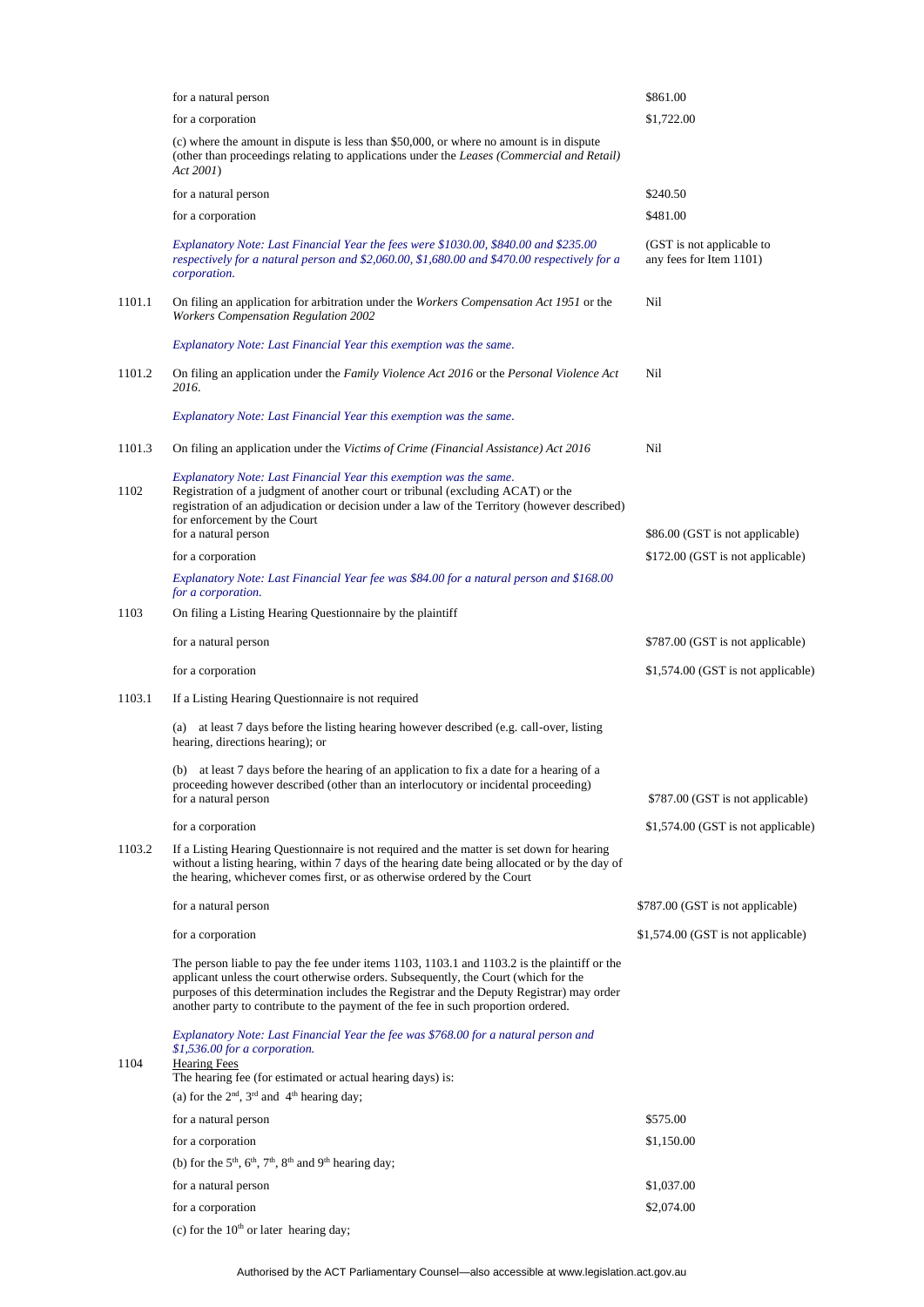#### for a natural person  $\$2.019.00$

#### for a corporation  $\frac{1}{2}$  a corporation  $\frac{1}{2}$  a corporation  $\frac{1}{2}$  a corporation

The party/parties liable to pay the total fee unless the court orders otherwise is the plaintiff, applicant or appellant.

The party/parties liable to pay the fee must pay the fee at least 6 weeks prior to the first date allocated for the hearing or, if the period of time between the day the court allocates the hearing date and the first date allocated for the hearing is less than 6 weeks, the hearing fee is payable immediately.

The fee to be paid will be calculated on the basis of the time allocated by the court for the hearing of the matter.

Where a hearing is commenced and takes more days than estimated unless otherwise ordered the party originally liable to pay this fee shall pay for the additional days at the appropriate rate. In such a case, the fee for the additional days is payable immediately after the court allocates the additional hearing days or the end of the hearing (whichever occurs first).

Hearing fees under this item are not payable in criminal matters or where the matter is exempt from the payment of an application fee.

If a matter settles following mediation or other alternate dispute resolution before the first date allocated for the hearing, and the court receives written advice of settlement within 14 days of settlement but no later than 7 days prior to the first date allocated for the hearing, 90% of the fee paid is refundable.

Where no mediation or other alternative dispute resolution process is conducted and the court receives notice of settlement at least 42 days before the first date allocated for the hearing, 75% of the fee paid is refundable. If notice is received at least 35 days before the first date allocated for the hearing, 50% of the fee paid is refundable.

If the hearing is adjourned before the first date allocated for the hearing, and the Court or Registrar is satisfied that the reason for the adjournment was due to circumstances beyond the control of the parties, the whole of the fee is to be refunded or transferred to a new allocated date or dates for the adjourned hearing.

In other circumstances, if the adjournment occurs at least 42 days before the first date allocated for the hearing, 75% of the fee is refundable. If the adjournment occurs at least 35 days before that date, 50% is refundable.

This fee also applies to hearing days in arbitral proceedings under the Workers Compensation Act 1951 subject to regulation 57 of the Workers Compensation Regulation 2002.

If the hearing is adjourned after it has commenced and the Court or Registrar is satisfied that the reason for the adjournment was due to circumstances beyond the control of the parties, the fee paid in respect of dates after the date of the adjournment is to be refunded or transferred to the date or dates allocated for the adjourned hearing.

Otherwise the fee is non-refundable in respect of any allocated dates that are not required.

*Explanatory Note: Last Financial Year the fee was \$561.00, \$1012.00 and \$1,970.00 respectively, for a natural person and \$1,122.00, \$2,024.00 and \$3,940.00 respectively, for a corporation. This fee is payable in cases which may or do extend beyond a single hearing day. For example, where a plaintiff (a natural person) estimates that the case will take 5 hearing days, the plaintiff will be required to pay a hearing fee (\$2,762.00) composed of the hearing fee for the 2nd day (\$575.00), the 3rd day (\$575.00), the 4th day (\$575.00) and the 5th day (\$1,037.00) derived from the list of fees. The amount payable under this item may change as a result of a greater allocation of days, or according to how many hearing days it takes to hear the matter.*

1105 On an application for the review of an order, direction or other act of the Registrar of the Magistrates Court

*Explanatory Note: Last Financial Year the fee was \$156.00 for a natural person and \$312.00 for a corporation.*

for a natural person  $$159.50 (GST is not applicable)$ for a corporation  $$319.00 (GST is not applicable)$ 

(GST is not applicable to any fees for Item 1104)

1106 BLANK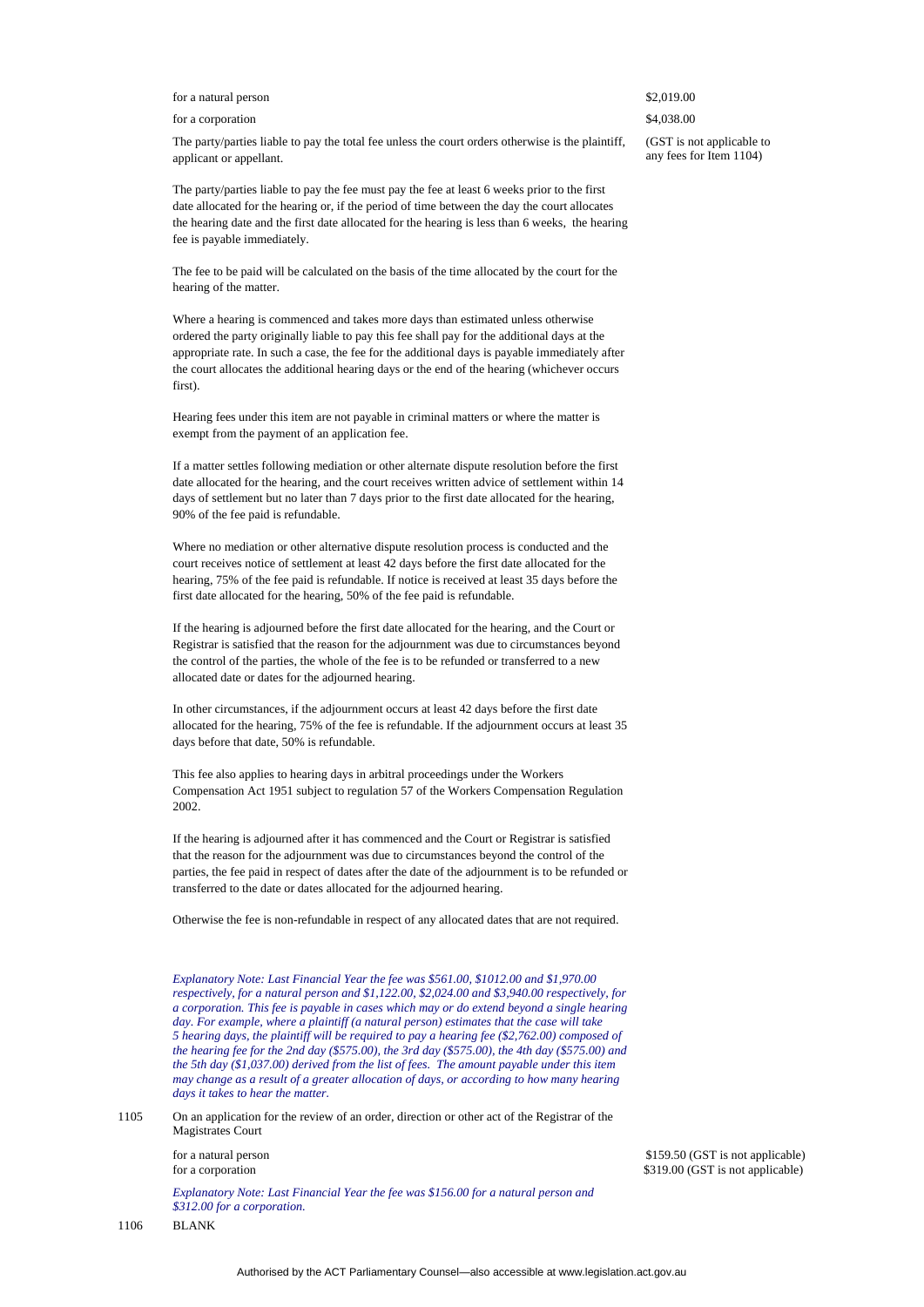| 1107   | For lodging a cross-claim or counter-claim:                                                                                                                                                                                                                                                                                                                     |                                                      |
|--------|-----------------------------------------------------------------------------------------------------------------------------------------------------------------------------------------------------------------------------------------------------------------------------------------------------------------------------------------------------------------|------------------------------------------------------|
|        | (a) where the amount is $$100,000$ or more                                                                                                                                                                                                                                                                                                                      |                                                      |
|        | for a natural person                                                                                                                                                                                                                                                                                                                                            | \$703.00                                             |
|        | for a corporation                                                                                                                                                                                                                                                                                                                                               | \$1,406.00                                           |
|        | (b) where the amount is $$50,000$ or more, but less than $$100,000$                                                                                                                                                                                                                                                                                             |                                                      |
|        | for a natural person                                                                                                                                                                                                                                                                                                                                            | \$572.50                                             |
|        | for a corporation                                                                                                                                                                                                                                                                                                                                               | \$1,145.00                                           |
|        | (c) where the amount is $$25,000$ or more, but less than $$50,000$                                                                                                                                                                                                                                                                                              |                                                      |
|        | for a natural person                                                                                                                                                                                                                                                                                                                                            | \$496.00                                             |
|        | for a corporation                                                                                                                                                                                                                                                                                                                                               | \$992.00                                             |
|        | (d) where the amount is $$2,000$ or more, but less than $$25,000$                                                                                                                                                                                                                                                                                               |                                                      |
|        | for a natural person                                                                                                                                                                                                                                                                                                                                            | \$159.50                                             |
|        | for a corporation                                                                                                                                                                                                                                                                                                                                               | \$319.00                                             |
|        | (e) where the amount in dispute is less than \$2,000 or where no amount is in dispute                                                                                                                                                                                                                                                                           |                                                      |
|        | for a natural person                                                                                                                                                                                                                                                                                                                                            | \$57.00                                              |
|        | for a corporation                                                                                                                                                                                                                                                                                                                                               | \$114.00                                             |
|        | Explanatory Note: This item sets the fees for instituting a proceeding before the<br>Magistrates Court (including proceedings instituted by way of cross-claim). Last Financial<br>Year the fees were \$686.00, \$559.00, \$484.00, \$156.00 and \$56.00 for a natural person<br>and \$1,372.00, \$1,118.00, \$968.00, \$312.00 and \$112.00 for a corporation. | (GST is not applicable to<br>any fees for Item 1107) |
| 1107.1 | For lodging an application in proceeding other than in matters where no fee is payable for<br>commencing a proceeding                                                                                                                                                                                                                                           |                                                      |
|        | for a natural person                                                                                                                                                                                                                                                                                                                                            | \$89.00 (GST is not applicable)                      |
|        | for a corporation                                                                                                                                                                                                                                                                                                                                               | \$178.00 (GST is not applicable)                     |
|        | Explanatory note: Last Financial Year the fees were \$87.00 and \$174.00 respectively.                                                                                                                                                                                                                                                                          |                                                      |
| 1107.2 | For lodging an application to enforce a judgment including a judgment of the ACAT or of a<br>court of another jurisdiction or of an adjudication or decision under a law of the Territory<br>(however described)                                                                                                                                                |                                                      |
|        | for a natural person                                                                                                                                                                                                                                                                                                                                            | \$148.50 (GST is not applicable)                     |
|        | for corporation                                                                                                                                                                                                                                                                                                                                                 | \$297.00 (GST is not applicable)                     |
|        | Explanatory note: Last Financial Year the fees were \$145.00 and \$290.00 respectively.                                                                                                                                                                                                                                                                         |                                                      |
| 1108   | No fee for filing a document or fee for the service or execution of process is payable by any<br>person in relation to proceedings under the <i>Parentage Act</i> 2004                                                                                                                                                                                          | Nil                                                  |
|        | Explanatory Note: Last Financial Year this exemption was the same.                                                                                                                                                                                                                                                                                              |                                                      |
| 1109   | For the purposes of section 116G of the <i>Crimes</i> ( <i>Sentence Administration</i> ) Act 2005<br>Explanatory Note: Last Financial Year the fee was \$104.00.                                                                                                                                                                                                | \$106.00 (GST is not applicable)                     |
| 1200   | <b>PROCEEDINGS IN THE SUPREME COURT</b><br>On lodging for filing a document to commence a proceeding in the Court other than                                                                                                                                                                                                                                    |                                                      |
|        | (a) in respect of a matter referred to in an item listed below in respect of which a<br>commencement fee is set; or                                                                                                                                                                                                                                             |                                                      |
|        | (b) an interlocutory or incidental proceeding in the course of, or in connection with, a<br>proceeding                                                                                                                                                                                                                                                          |                                                      |
|        | for a natural person                                                                                                                                                                                                                                                                                                                                            | \$1,778.00                                           |
|        | for a corporation                                                                                                                                                                                                                                                                                                                                               | \$3,556.00                                           |
| 1201   | Explanatory Note: Last Financial Year the fee was \$1,735.00 for a natural person and<br>\$3,470.00 for a corporation.<br>On filing a Listing Hearing Questionnaire by the plaintiff                                                                                                                                                                            | (GST is not applicable to<br>any fees for Item 1200) |
|        | for a natural person                                                                                                                                                                                                                                                                                                                                            | \$1,050.50                                           |
|        | for a corporation                                                                                                                                                                                                                                                                                                                                               | \$2,101.00                                           |
|        |                                                                                                                                                                                                                                                                                                                                                                 | (GST is not applicable to<br>any fees for Item 1201) |

1201.1 If a Listing Hearing Questionnaire is not required

(a) at least 7 days before the listing hearing however described (e.g. call-over, listing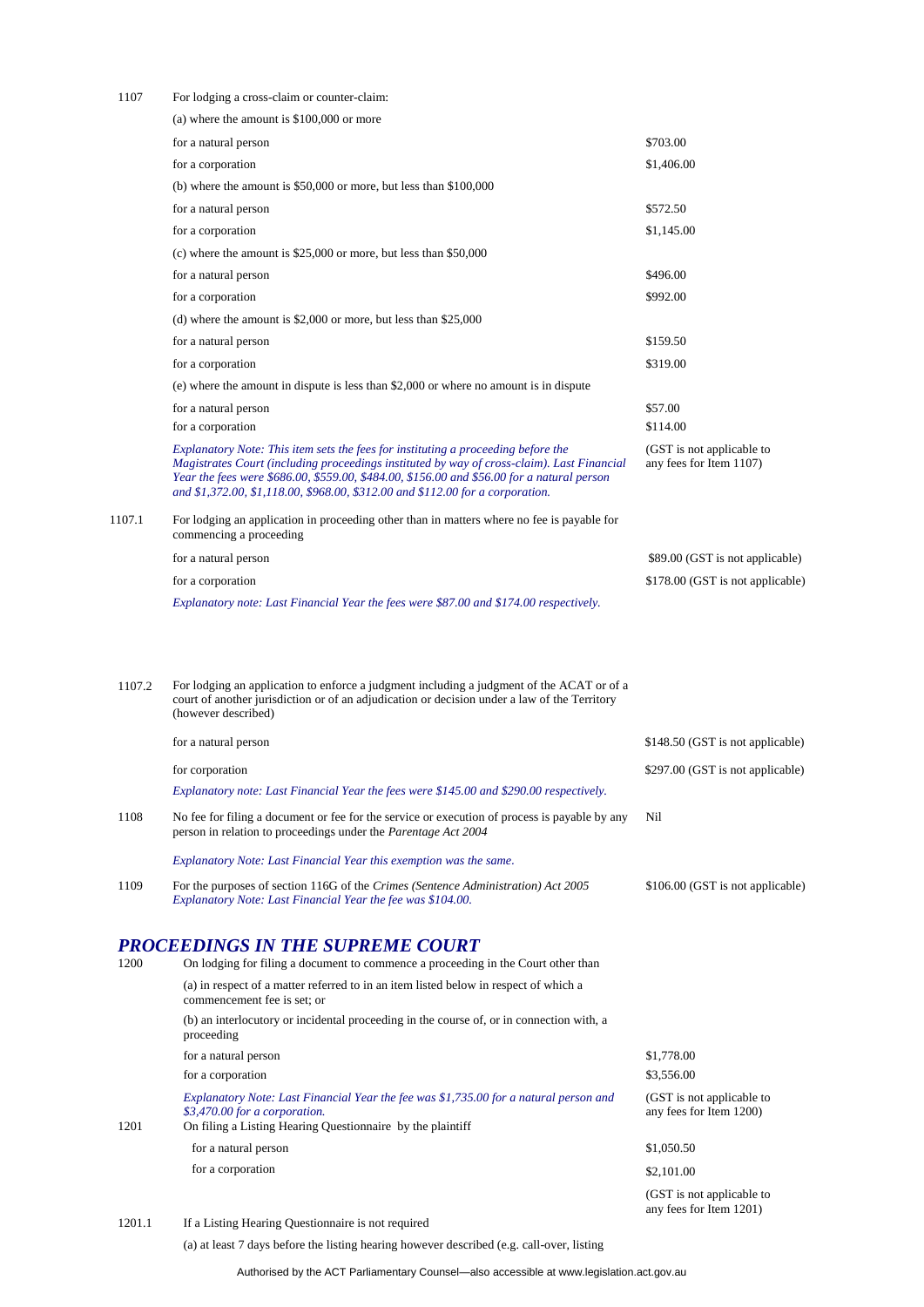hearing, directions hearing); or

(b) at least 7 days before the hearing of an application to fix a date for a hearing of a proceeding however described (other than an interlocutory or incidental proceeding)

| for a natural person | \$1,050.50 |
|----------------------|------------|
| for a corporation    | \$2,101.00 |

(GST is not applicable to any fees for Item 1201)

1201.2 If a Listing Hearing Questionnaire is not required and the matter is set down for hearing without a listing hearing, within 7 days of the hearing date being allocated or by the day of the hearing, whichever comes first, or as otherwise ordered by the Court

| for a natural person                                                                                                                                                                                                                                                                | \$1,050.50                                           |
|-------------------------------------------------------------------------------------------------------------------------------------------------------------------------------------------------------------------------------------------------------------------------------------|------------------------------------------------------|
| for a corporation                                                                                                                                                                                                                                                                   | \$2,101.00                                           |
| The person liable to pay the fee under items $1201, 1201.1$ and $1201.2$ is the plaintiff or<br>The applicant unless the court otherwise orders. Subsequently, the Court (which for the<br>purpose of this determination includes the Registrar and the Deputy Registrar) may order | (GST is not applicable to<br>any fees for Item 1201) |

*Explanatory Note: Last Financial Year the fees under items 1201, 1201.1 and 1201.2 were \$1025.00 and \$2,050.00 respectively.*

another party to contribute to the payment of the fee in such proportion ordered.

#### 1202 Hearing Fees

The hearing fee (for estimated or actual hearing days) (in the Supreme Court or the Court of Appeal) is: (a) for the  $2<sup>nd</sup>$ ,  $3<sup>rd</sup>$  and  $4<sup>th</sup>$  hearing day;

| for a natural person                                                                                                         | \$943.00                                             |
|------------------------------------------------------------------------------------------------------------------------------|------------------------------------------------------|
| for a corporation                                                                                                            | \$1,886.00                                           |
| (b) for the $5th$ , $6th$ , $7th$ , $8th$ and $9th$ hearing day;                                                             |                                                      |
| for a natural person                                                                                                         | \$1,569.00                                           |
| for a corporation                                                                                                            | \$3,138.00                                           |
| (c) for the $10^{th}$ , $11^{th}$ , $12^{th}$ and $13^{th}$ hearing day;                                                     |                                                      |
| for a natural person                                                                                                         | \$3,162.00                                           |
| for a corporation                                                                                                            | \$6,324.00                                           |
| (d) for the $14th$ or later hearing day;                                                                                     |                                                      |
| for a natural person                                                                                                         | \$4,114.00                                           |
| for a corporation                                                                                                            | \$8,228.00                                           |
| The party/parties liable to pay the total fee unless the court orders otherwise is the<br>plaintiff, applicant or appellant. | (GST is not applicable to<br>any fees for Item 1202) |

plaintiff, applicant or appellant.

The party/parties liable to pay the fee must pay the fee at least 6 weeks prior to the first date allocated for the hearing or, if the period of time between the day the court allocates the hearing date and the first date allocated for the hearing is less than 6 weeks, the hearing fee is payable immediately.

The fee to be paid will be calculated on the basis of the time allocated by the court for the hearing of the matter.

Where a hearing is commenced and takes more days than estimated unless otherwise ordered the party originally liable to pay this fee shall pay for the additional days at the appropriate rate. In such a case, the fee for the additional days is payable immediately after the court allocates the additional hearing days or the end of the hearing (whichever occurs first).

Hearing fees under this item are not payable in criminal matters or where the matter is exempt from the payment of an application fee.

If a matter settles following mediation or other alternate dispute resolution before the first date allocated for the hearing, and the court receives written advice of settlement within 14 days of settlement but no later than 7 days prior to the first date allocated for the hearing, 90% of the fee paid is refundable.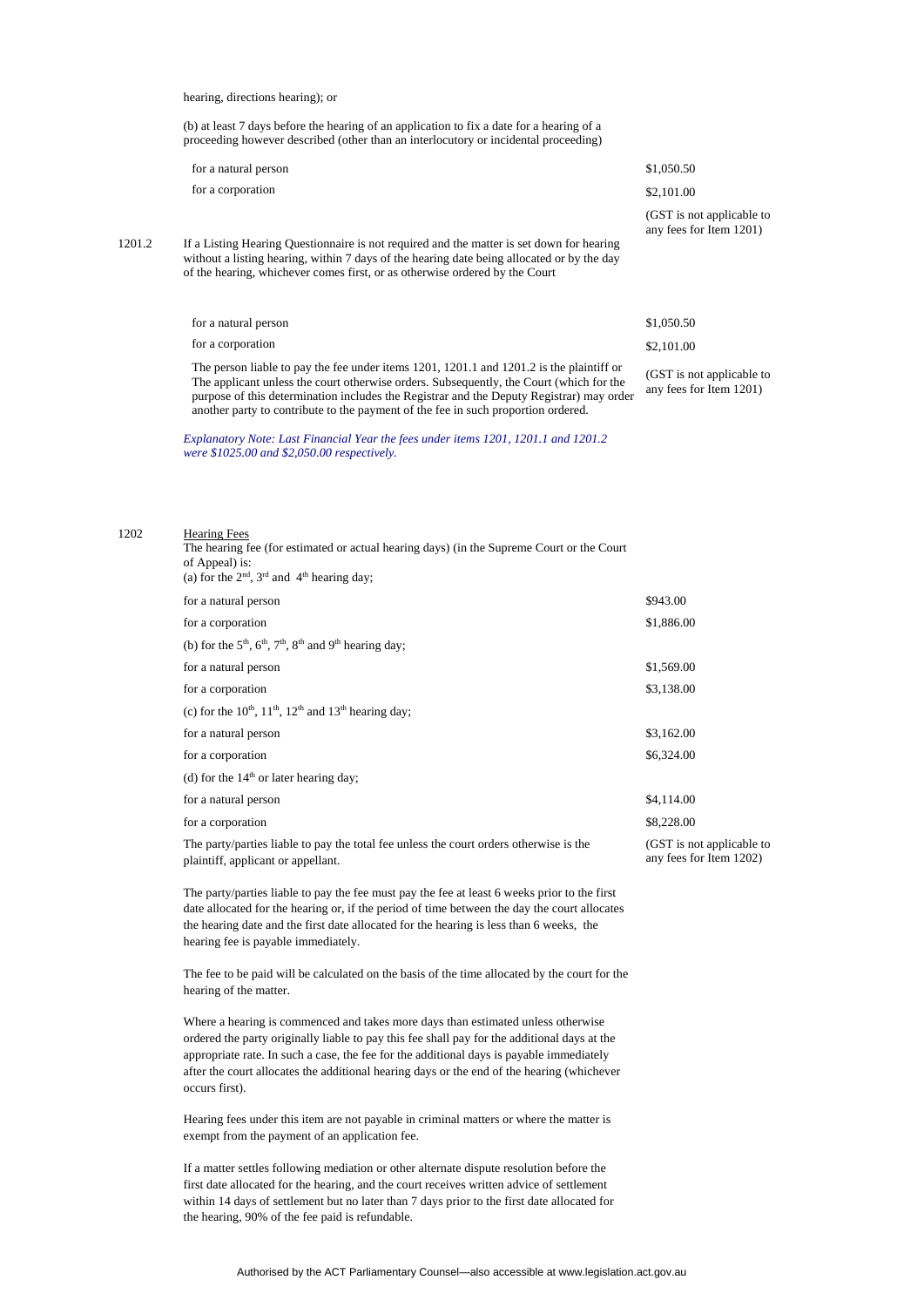If the hearing is adjourned before the first date allocated for the hearing, and the Court or Registrar is satisfied that the reason for the adjournment was due to circumstances beyond the control of the parties, the whole of the fee is to be refunded or transferred to a new allocated date or dates for the adjourned hearing.

In other circumstances, if the adjournment occurs at least 42 days before the first date allocated for the hearing, 75% of the fee is refundable. If the adjournment occurs at least 35 days before that date, 50% is refundable.

If the hearing is adjourned after it has commenced and the Court or Registrar is satisfied that the reason for the adjournment was due to circumstances beyond the control of the parties, the fee paid in respect of dates after the date of the adjournment is to be refunded or transferred to the date or dates allocated for the adjourned hearing.

*Explanatory Note: Last Financial Year the fee for the 2nd, 3rd and 4th hearing day was \$920.00 for a natural person and \$1,840.00 for a corporation. For the 5th, 6th, 7th, 8th and 9th hearing day, the fee was \$1,531.00 for a natural person and \$3,062.00 for a corporation. For the 10th, 11th, 12th and 13th hearing day, the fee was \$3,085.00 for a natural person and \$6,170.00 for a corporation. For the 14th or later hearing day, the fee was \$4,014.00 for a natural person and \$8,028.00 for a corporation. It is payable in cases which may or do extend beyond a single hearing day. For example, where a plaintiff (a natural person) estimates that the case will take 5 hearing days, the plaintiff will be required to pay a hearing fee (\$4,398.00) composed of the hearing fee for the 2nd day (\$943.00), the 3rd day (\$943.00), the 4th day (\$943.00) and the 5th day (\$1,569.00) derived from the list of hearing fees. The amount payable under this item may change as a result of a greater allocation of days, or according to how many hearing days it takes to hear the matter.*

1203 On lodging for filing an application for probate, grant of letters of administration or

|      | reseal of probate, in respect of an estate the gross sworn value of which is:<br>$(a)$ less than \$50,000;                                                                                                     | Nil                                                  |
|------|----------------------------------------------------------------------------------------------------------------------------------------------------------------------------------------------------------------|------------------------------------------------------|
|      | (b) \$50,000 or more, but less than \$250,000;                                                                                                                                                                 | \$941.00                                             |
|      | (c) $$250,000$ or more, but less than $$500,000$ ;                                                                                                                                                             | \$1,189.00                                           |
|      | (d) $$500,000$ or more, but less than $$1,000,000$ ;                                                                                                                                                           | \$1,797.00                                           |
|      | (e) $$1,000,000$ or more                                                                                                                                                                                       | \$2,392.00                                           |
|      | Explanatory Note: Last Financial Year fees were \$919.00, \$1,160.00, \$1,754.00 and<br>\$2,334.00 respectively.                                                                                               | (GST is not applicable to<br>any fees for Item 1203) |
| 1204 | On filing a cross claim, counter claim or cross appeal in any proceeding                                                                                                                                       |                                                      |
|      | for a natural person                                                                                                                                                                                           | \$993.00 (GST is not applicable)                     |
|      | for a corporation                                                                                                                                                                                              | \$1,986.00 (GST is not applicable)                   |
|      | Explanatory Note: Last Financial Year the fee was \$969.00 for a natural person and<br>\$1,938.00 for a corporation.                                                                                           |                                                      |
| 1205 | On lodging for filing a document to commence an appeal from the Registrar in an<br>interlocutory proceeding.                                                                                                   |                                                      |
|      | for a natural person                                                                                                                                                                                           | \$217.00 (GST is not applicable)                     |
|      | for a corporation                                                                                                                                                                                              | \$434.00 (GST is not applicable)                     |
|      | Explanatory Note: Last Financial Year the fee was \$212.00 for a natural person and<br>\$424.00 for a corporation.                                                                                             |                                                      |
| 1206 | On lodging for filing a document to commence an appeal from the Registrar in a<br>proceeding other than an interlocutory proceeding.                                                                           |                                                      |
|      | for a natural person                                                                                                                                                                                           | \$993.00 (GST is not applicable)                     |
|      | for a corporation                                                                                                                                                                                              | \$1,986.00 (GST is not applicable)                   |
|      | Explanatory Note: Last Financial Year the fee was \$969.00 for a natural person and<br>\$1,938.00 for a corporation.                                                                                           |                                                      |
| 1207 | On lodging:                                                                                                                                                                                                    | \$440.00 (GST is not applicable)                     |
|      | (a) an application for admission to practice or for enrolment under the <i>Legal Profession</i><br>Act 2006; or<br>(b) a notice seeking registration in an occupation under the Mutual Recognition Scheme.     |                                                      |
|      | Explanatory Note: Note that registration in an occupation under the Mutual Recognition<br>Scheme would include registration as a notary public under that scheme. Last Financial<br>Year the fee was \$439.00. |                                                      |
| 1208 | On lodging an application or notice under the preceding item.                                                                                                                                                  | \$197.00 (GST is not applicable)                     |
|      | Explanatory Note: Last Financial Year the fee was \$193.00.                                                                                                                                                    |                                                      |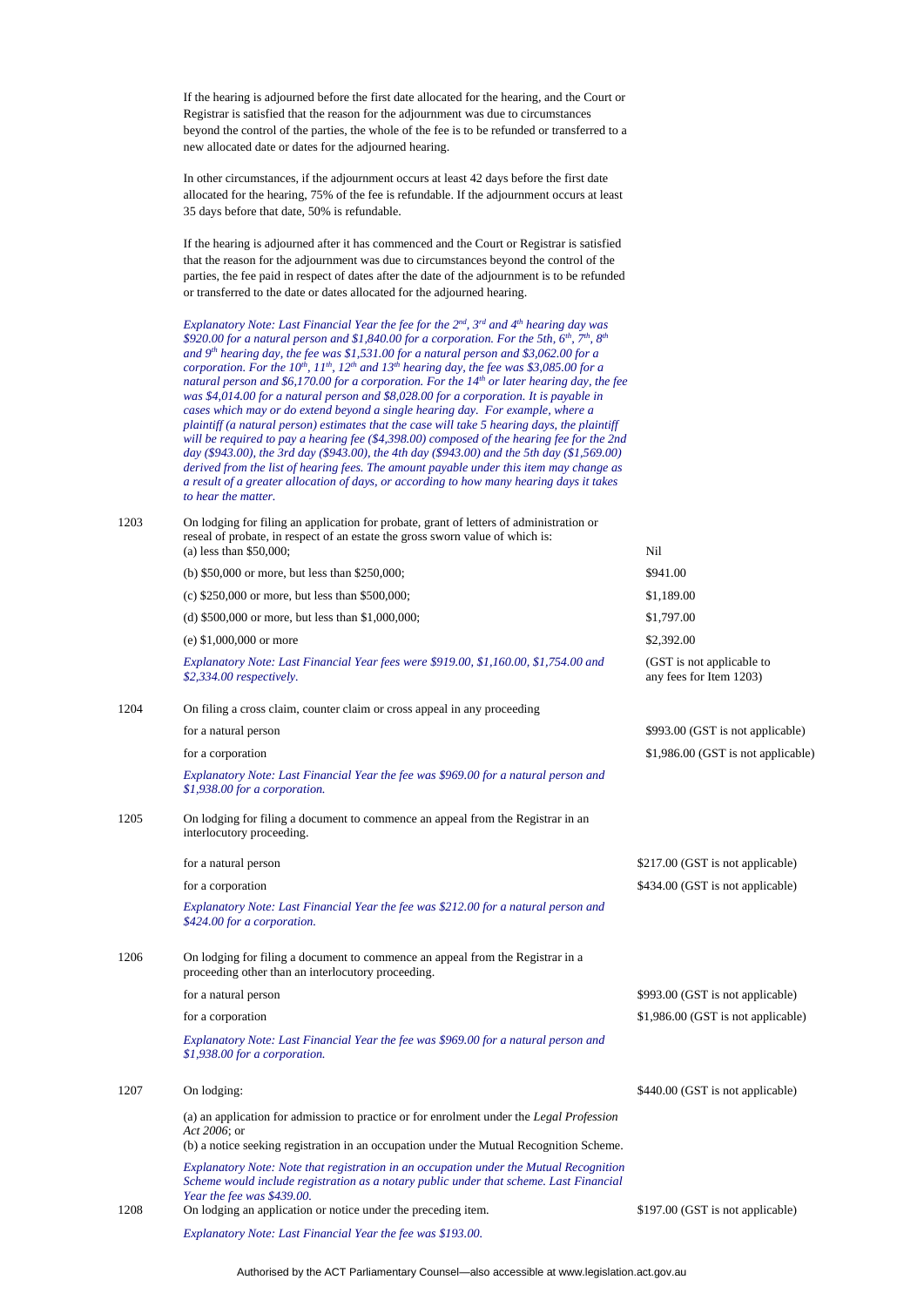| 1208.1 | On lodging an application in proceedings                                                                                                                                                                                                                                                                                                                                                          |                                    |
|--------|---------------------------------------------------------------------------------------------------------------------------------------------------------------------------------------------------------------------------------------------------------------------------------------------------------------------------------------------------------------------------------------------------|------------------------------------|
|        | For hearing by a judge, the Master or the registrar                                                                                                                                                                                                                                                                                                                                               |                                    |
|        | for a natural person                                                                                                                                                                                                                                                                                                                                                                              | \$298.00 (GST is not applicable)   |
|        | for a corporation                                                                                                                                                                                                                                                                                                                                                                                 | \$596.00 (GST is not applicable)   |
|        | Explanatory Note: Last Financial Year the fees were \$291.00 respectively for a natural<br>person and \$582.00 for a corporation.                                                                                                                                                                                                                                                                 |                                    |
| 1209   | On lodging for the entry of judgment or consent order under part 2.16 of the Court<br>Procedures Rules 2006.                                                                                                                                                                                                                                                                                      |                                    |
|        | for a natural person                                                                                                                                                                                                                                                                                                                                                                              | \$86.00 (GST is not applicable)    |
|        | for a corporation                                                                                                                                                                                                                                                                                                                                                                                 | \$172.00 (GST is not applicable)   |
|        | Explanatory Note: Last Financial Year the fee was \$84.00 for a natural person and<br>\$168.00 for a corporation.                                                                                                                                                                                                                                                                                 |                                    |
| 1209.1 | Fee for depositing and extracting wills                                                                                                                                                                                                                                                                                                                                                           |                                    |
|        | for depositing (and storing) the will                                                                                                                                                                                                                                                                                                                                                             | \$123.00 (GST is not applicable)   |
|        | for extracting a will                                                                                                                                                                                                                                                                                                                                                                             | \$46.00 (GST is not applicable)    |
|        | Explanatory Note: Last Financial Year the fees were \$120.00 and \$45.00. This fee<br>applies when a person deposits a will with the Supreme Court under section 32 of the<br>Wills Act 1969 and when a person uplifts a will from the court which was deposited<br>under section 32.                                                                                                             |                                    |
| 1209.2 | Fee for exemplification of a grant of probate or letters of administration                                                                                                                                                                                                                                                                                                                        | \$118.00 (GST is not applicable)   |
|        | Explanatory Note: Last Financial Year the fee was \$116.00.                                                                                                                                                                                                                                                                                                                                       |                                    |
| 1210   | On lodging an application for the removal or transfer to the Supreme Court of<br>proceedings commenced in the Magistrates Court. No fee is payable in the Supreme<br>Court where no filing fee was payable for the commencement of the proceedings in the<br>Magistrates Courts.                                                                                                                  |                                    |
|        | for a natural person                                                                                                                                                                                                                                                                                                                                                                              | \$480.50 (GST is not applicable)   |
|        | for a corporation                                                                                                                                                                                                                                                                                                                                                                                 | \$961.00 (GST is not applicable)   |
|        | Explanatory Note: Last Financial Year the fee was \$469.00 for a natural person and<br>\$938.00 for a corporation.                                                                                                                                                                                                                                                                                |                                    |
| 1210.1 | For lodging an application to enforce a judgment including a judgment of the Magistrates<br>Court, Court of Appeal or of a court of another jurisdiction or of an adjudication or<br>decision under a law of the Territory (however described)<br>for a natural person                                                                                                                            | \$298.00 (GST is not applicable)   |
|        | for a corporation                                                                                                                                                                                                                                                                                                                                                                                 | \$596.00 (GST is not applicable)   |
|        | Explanatory note: Last Financial Year the fee was \$291.00 for a natural person and                                                                                                                                                                                                                                                                                                               |                                    |
| 1211   | \$582.00 for a corporation.<br>No fee for lodging for filing a document or fee for the service or execution of process is<br>payable by any person in relation to proceedings under the Birth (Equality of Status) Act<br>1988.<br>Explanatory Note: See section 15 of the Court Procedures Act 2004 in relation to<br>waivers and exemptions. This exemption is the same as previously provided. | Nil                                |
| 1212   | On lodging for filing a document to commence a proceeding in the Court of Appeal (this<br>includes a cross appeal - fees are not payable in criminal proceedings)                                                                                                                                                                                                                                 |                                    |
|        | for a natural person                                                                                                                                                                                                                                                                                                                                                                              | \$2,616.50 (GST is not applicable) |
|        | for a corporation                                                                                                                                                                                                                                                                                                                                                                                 | \$5,233.00 (GST is not applicable) |
|        | Explanatory Note: Last Financial Year the fee was \$2,553.00 for a natural person and<br>\$5,106.00 for a corporation.                                                                                                                                                                                                                                                                            |                                    |
| 1213   | In relation to the fixing of a date for a hearing in the Court of Appeal (other than<br>interlocutory hearings) - Note: This fee is payable by the appellant prior to the matter<br>being allocated a hearing date<br>for a natural person                                                                                                                                                        | \$2,616.50 (GST is not applicable) |
|        | for a corporation                                                                                                                                                                                                                                                                                                                                                                                 | \$5,233.00 (GST is not applicable) |
|        | Explanatory Note: Last Financial Year the fee was \$2,553.00 for a natural person and<br>\$5,106.00 for a corporation.                                                                                                                                                                                                                                                                            |                                    |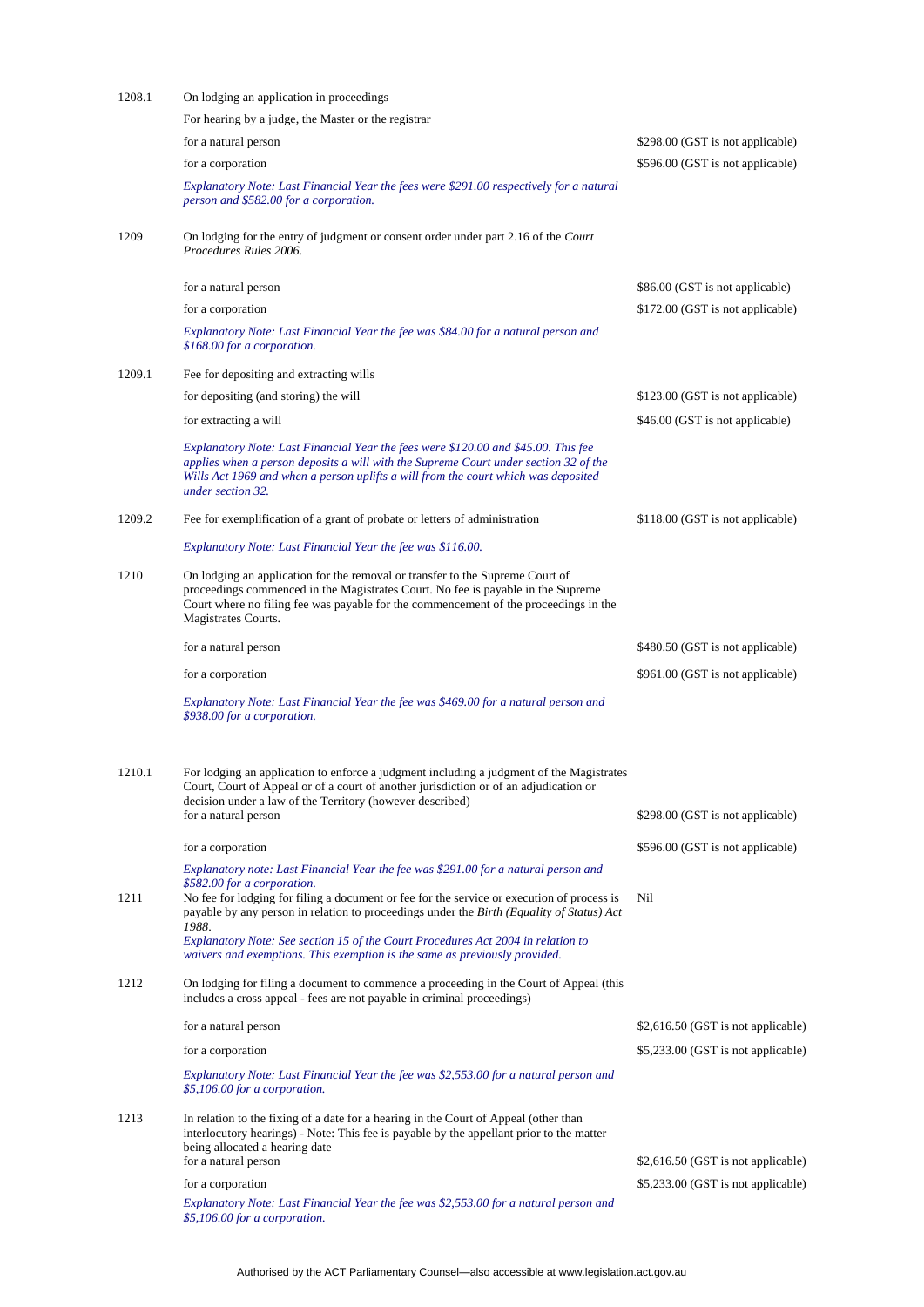1214 Registration of a judgment of another court (including the Magistrates Court) or of a tribunal (excluding ACAT), or the registration of an adjudication or decision under a Territory law (however described) for enforcement by the Court.

*Explanatory Note: Last Financial Year the fee was \$168.00 for a natural person and \$336.00 for a corporation.*

for a natural person \$172.00 (GST is not applicable) for a corporation \$344.00 (GST is not applicable)

# *PART E: Registry Fees: Magistrates Court, Supreme Court and Court of Appeal*

| 1300 | Provision of a document or a copy of a document under subsection 143(2) of the<br><i>Magistrates Court Act 1930</i> or sections $144(1)(a)$ , (c) or (d) of the <i>Magistrates Court Act</i><br>1930 where the request for the document or copy requires the preparation of the document<br>or copy requires the preparation of the document.<br>Explanatory Note: Last Financial Year the fee was \$43.00. | \$44.00 (GST is not applicable)                                                                                                                                                                                                      |
|------|-------------------------------------------------------------------------------------------------------------------------------------------------------------------------------------------------------------------------------------------------------------------------------------------------------------------------------------------------------------------------------------------------------------|--------------------------------------------------------------------------------------------------------------------------------------------------------------------------------------------------------------------------------------|
| 1301 | For the certification of (or the provision of certified copy of):                                                                                                                                                                                                                                                                                                                                           |                                                                                                                                                                                                                                      |
|      | (a) a judgment, certificate of enrolment or registration; or                                                                                                                                                                                                                                                                                                                                                | \$67.00 (GST is not applicable)                                                                                                                                                                                                      |
|      | (b) other documents.                                                                                                                                                                                                                                                                                                                                                                                        | \$35.00 (GST is not applicable)                                                                                                                                                                                                      |
| 1302 | Explanatory Note: Last Financial Year the fees were \$66.00 and \$35.00 respectively.<br><b>BLANK</b>                                                                                                                                                                                                                                                                                                       |                                                                                                                                                                                                                                      |
| 1303 | Explanatory Note: This fee is removed from 1 July 2019, as this service is provided by an<br>external transcript provider.<br>Provision of a copy of a document where a copy or a certified copy can be provided by<br>photocopying another document already in existence and, where necessary, certifying the<br>photocopy:                                                                                |                                                                                                                                                                                                                                      |
|      | (a) in respect of the application for a copy;                                                                                                                                                                                                                                                                                                                                                               | \$3.00 (GST is not applicable)                                                                                                                                                                                                       |
|      | (b) for each page of copy provided.                                                                                                                                                                                                                                                                                                                                                                         | \$1.50 (GST is not applicable)                                                                                                                                                                                                       |
|      | Explanatory Note: This item determines the fees payable for the provision of a copy of a<br>document, where all that is required in order to provide the copy is to photocopy an<br>existing document (e.g., a transcript, certificate or a certified copy of a judgment or<br>order or a document filed in proceedings). Last Financial Year the fees were \$3.00 and<br>\$1.50 respectively.              |                                                                                                                                                                                                                                      |
| 1304 | For an inspection of or a search in relation to a record of a court (including a request to<br>determine whether or not a named person is involved in litigation, the viewing of material<br>held by the court, or a request to determine whether information is held by a court).                                                                                                                          | \$182.00 per hour of time in<br>which a registry staff is involved.<br>The minimum charge is 10<br>minutes. An estimate of the fee<br>must be paid prior to the search or<br>inspection being undertaken.<br>(GST is not applicable) |
|      | Explanatory Note: Last Financial Year the fee was \$178.00 per hour.                                                                                                                                                                                                                                                                                                                                        |                                                                                                                                                                                                                                      |
| 1305 | For the supply of a disk containing a record of a proceeding or of part of a proceeding or of<br>a matter incidental to a proceeding.<br>Explanatory Note: Last Financial Year the fee was \$29.00.                                                                                                                                                                                                         | \$29.00 per DVD or CD-Rom<br>(GST is not applicable)                                                                                                                                                                                 |
| 1306 | For each page of copy of a document or documents copied by a person, other than an<br>officer of the Magistrates Court, using a Court photocopier.                                                                                                                                                                                                                                                          | \$0.35 (GST is not applicable)                                                                                                                                                                                                       |
|      | Explanatory Note: Last Financial Year the fee was \$0.35.                                                                                                                                                                                                                                                                                                                                                   |                                                                                                                                                                                                                                      |
| 1307 | For up to 3 attempts to execute process at the same address, whether or not the execution is<br>successful.                                                                                                                                                                                                                                                                                                 | \$365.00 (GST is not applicable)                                                                                                                                                                                                     |
|      | Explanatory Note: Last Financial Year the fee was \$357.00.                                                                                                                                                                                                                                                                                                                                                 |                                                                                                                                                                                                                                      |
| 1308 | For expenses reasonably incurred by the Court in the execution of process or attempted<br>execution of process for which a fee is payable under the previous item.                                                                                                                                                                                                                                          | The amount of the expenses                                                                                                                                                                                                           |
|      | Explanatory Note: Last Financial Year the fee was the same.                                                                                                                                                                                                                                                                                                                                                 |                                                                                                                                                                                                                                      |
| 1309 | Subject to the paragraph below, for the issue of a subpoena in any civil proceedings in the<br><b>Magistrates Court:</b>                                                                                                                                                                                                                                                                                    |                                                                                                                                                                                                                                      |
|      | (a) to give evidence;                                                                                                                                                                                                                                                                                                                                                                                       |                                                                                                                                                                                                                                      |
|      | for a natural person                                                                                                                                                                                                                                                                                                                                                                                        | \$21.50                                                                                                                                                                                                                              |
|      | for a corporation                                                                                                                                                                                                                                                                                                                                                                                           | \$43.00                                                                                                                                                                                                                              |

(b) for production and to give evidence;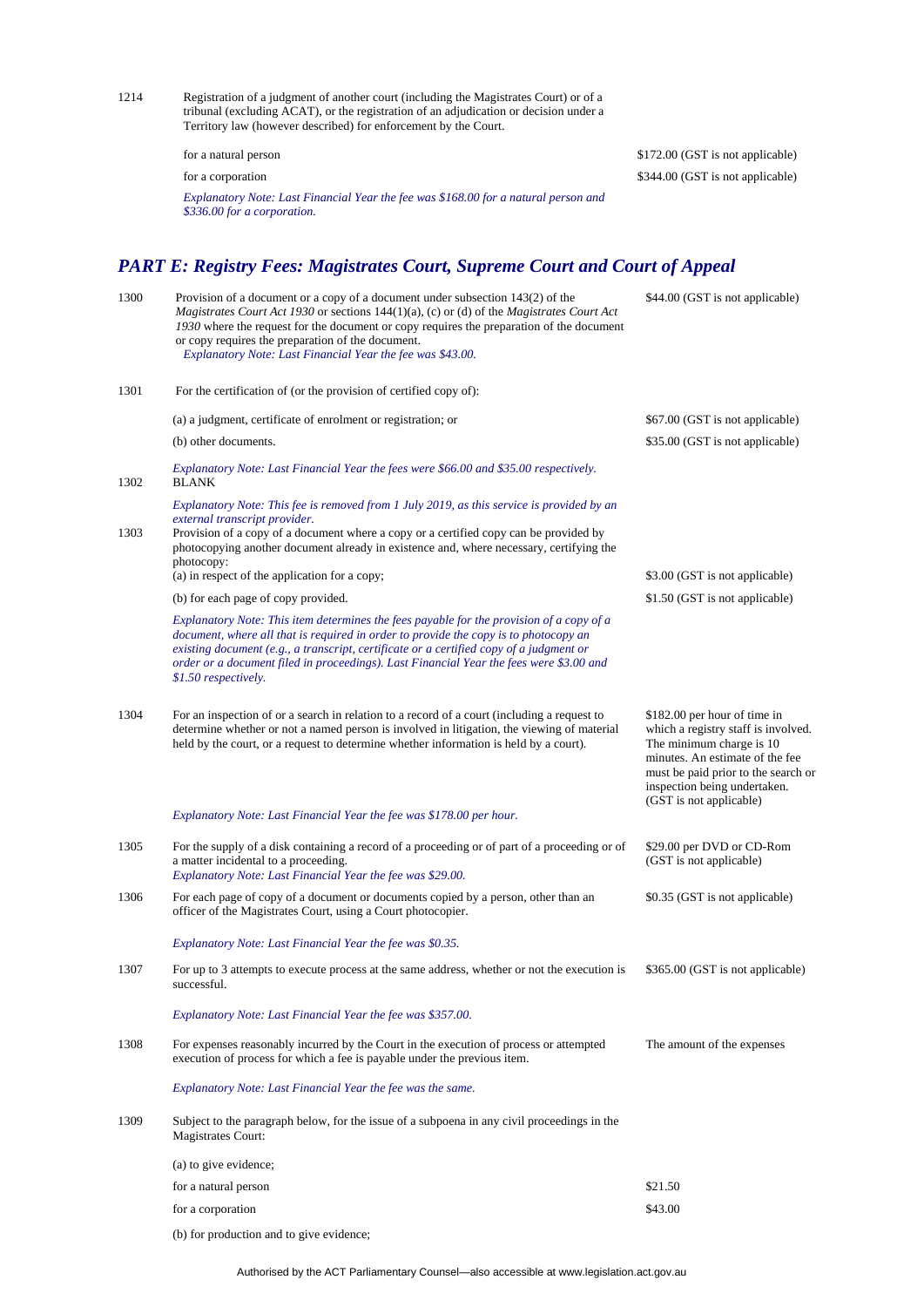|        | for a natural person                                                                                                                                                                                                                                                                                                                                                                                                                                                                                                                                                                                                                                                                         | \$44.00                                              |
|--------|----------------------------------------------------------------------------------------------------------------------------------------------------------------------------------------------------------------------------------------------------------------------------------------------------------------------------------------------------------------------------------------------------------------------------------------------------------------------------------------------------------------------------------------------------------------------------------------------------------------------------------------------------------------------------------------------|------------------------------------------------------|
|        | for a corporation                                                                                                                                                                                                                                                                                                                                                                                                                                                                                                                                                                                                                                                                            | \$88.00                                              |
|        | (c) for production                                                                                                                                                                                                                                                                                                                                                                                                                                                                                                                                                                                                                                                                           |                                                      |
|        | for a natural person                                                                                                                                                                                                                                                                                                                                                                                                                                                                                                                                                                                                                                                                         | \$44.00                                              |
|        | For a corporation                                                                                                                                                                                                                                                                                                                                                                                                                                                                                                                                                                                                                                                                            | \$88.00                                              |
|        | No fee is payable under this item if no fee for filing a document in the proceeding is<br>payable, such as under item 1108.                                                                                                                                                                                                                                                                                                                                                                                                                                                                                                                                                                  | (GST is not applicable to any<br>fees for Item 1309) |
|        | Explanatory Note: Last Financial Year the fees were \$21.00, \$43.00 and \$43.00 for a<br>natural person and \$42.00, \$86.00 and \$86.00 for a corporation.                                                                                                                                                                                                                                                                                                                                                                                                                                                                                                                                 |                                                      |
| 1309.1 | Fee for applications for a request to the registrar to obtain production of documents under<br>rule 6613 in the Magistrates Court:                                                                                                                                                                                                                                                                                                                                                                                                                                                                                                                                                           |                                                      |
|        | for a natural person                                                                                                                                                                                                                                                                                                                                                                                                                                                                                                                                                                                                                                                                         | \$44.00 (GST is not applicable)                      |
|        | for a corporation                                                                                                                                                                                                                                                                                                                                                                                                                                                                                                                                                                                                                                                                            | \$88.00 (GST is not applicable)                      |
|        | Explanatory Note: Last Financial Year the fee was \$43.00 for a natural person and \$86.00<br>for a corporation.                                                                                                                                                                                                                                                                                                                                                                                                                                                                                                                                                                             |                                                      |
| 1310   | For the court undertaking an enforcement hearing examination.<br>Explanatory Note: Last Financial Year the fee was \$84.00.                                                                                                                                                                                                                                                                                                                                                                                                                                                                                                                                                                  | \$86.00 (GST is not applicable)                      |
| 1311   | Subject to the paragraph below, for the issue of a subpoena in any civil proceedings in the<br>Supreme Court or the Court of Appeal:<br>(a) to give evidence;                                                                                                                                                                                                                                                                                                                                                                                                                                                                                                                                |                                                      |
|        | for a natural person                                                                                                                                                                                                                                                                                                                                                                                                                                                                                                                                                                                                                                                                         | \$44.00                                              |
|        | for a corporation                                                                                                                                                                                                                                                                                                                                                                                                                                                                                                                                                                                                                                                                            | \$88.00                                              |
|        | (b) for production and to give evidence;                                                                                                                                                                                                                                                                                                                                                                                                                                                                                                                                                                                                                                                     |                                                      |
|        | for a natural person                                                                                                                                                                                                                                                                                                                                                                                                                                                                                                                                                                                                                                                                         | \$86.00                                              |
|        | for a corporation                                                                                                                                                                                                                                                                                                                                                                                                                                                                                                                                                                                                                                                                            | \$172.00                                             |
|        | (c) for production.                                                                                                                                                                                                                                                                                                                                                                                                                                                                                                                                                                                                                                                                          |                                                      |
|        | for a natural person                                                                                                                                                                                                                                                                                                                                                                                                                                                                                                                                                                                                                                                                         | \$86.00                                              |
|        | for a corporation                                                                                                                                                                                                                                                                                                                                                                                                                                                                                                                                                                                                                                                                            | \$172.00                                             |
|        | No fee is payable under this item if no fee for filing a document in relation to the<br>proceeding is payable, such as under item 1211.                                                                                                                                                                                                                                                                                                                                                                                                                                                                                                                                                      | (GST is not applicable to any<br>fee for Item 1311)  |
|        | Explanatory Note: Last Financial Year the fees were \$43.00, \$84.00 and \$84.00 for a<br>natural person and \$86.00, \$168.00 and \$168.00 for a corporation.                                                                                                                                                                                                                                                                                                                                                                                                                                                                                                                               |                                                      |
| 1311.1 | Fee for applications for a request to the registrar to obtain production of documents under<br>rule 6613 in the Supreme Court:<br>for a natural person                                                                                                                                                                                                                                                                                                                                                                                                                                                                                                                                       | \$86.00 (GST is not applicable)                      |
|        | for a corporation                                                                                                                                                                                                                                                                                                                                                                                                                                                                                                                                                                                                                                                                            | \$172.00 (GST is not applicable)                     |
|        | Explanatory Note: Last Financial Year the fee was \$84.00 for a natural person and<br>\$168.00 for a corporation.                                                                                                                                                                                                                                                                                                                                                                                                                                                                                                                                                                            |                                                      |
| 1312   | For the issuing of a notice of non-party production.                                                                                                                                                                                                                                                                                                                                                                                                                                                                                                                                                                                                                                         | \$45.00 (GST is not applicable)                      |
|        | Explanatory Note: Last Financial Year the fee was \$44.00.                                                                                                                                                                                                                                                                                                                                                                                                                                                                                                                                                                                                                                   |                                                      |
| 1313   | The Registrar of a court may defer liability for the payment of a fee or charge for the<br>performance of a function or the provision of a facility or service, in whole or in part, for<br>any period as necessary or appropriate in the interests of justice if, in the Registrar's<br>opinion, payment cannot be made at the time of the request for the function, facility or<br>service, but payment could be made within a specified period as necessary or appropriate in<br>the interests of justice (or any longer period as necessary or appropriate in the interests of<br>justice) after making of the request.<br>Explanatory Note: This is the same as previous determination. | Nil                                                  |
| 1314   | The Registrar of a court may remit or refund a fee or charge for the performance of a<br>function or the provision of a facility or service, in whole or in part, where the<br>circumstances warrant and it is in the interests of justice to do so.                                                                                                                                                                                                                                                                                                                                                                                                                                         | Nil                                                  |